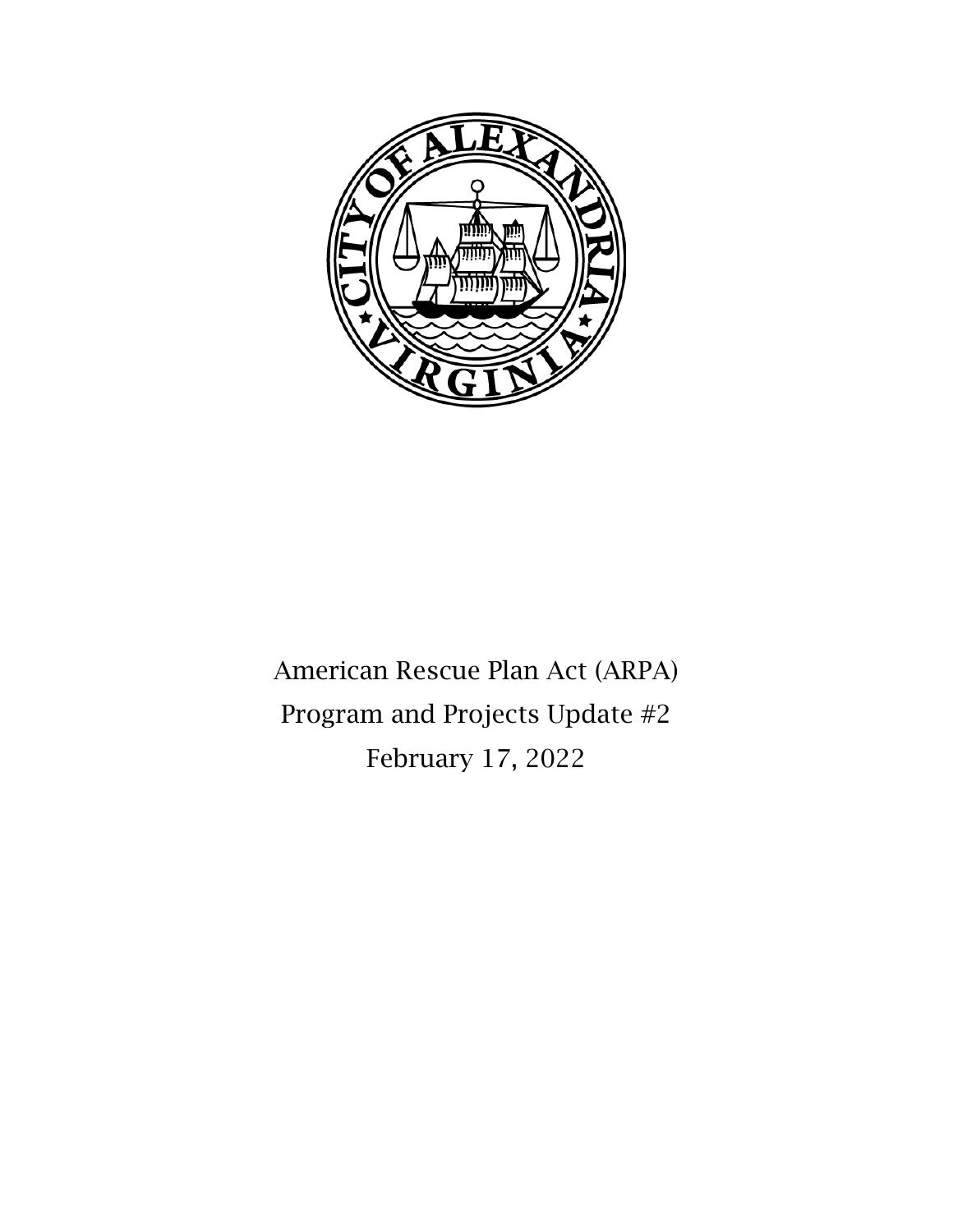## Contents

| Out of School Time Program (OSTP) Enhanced Enrichment Programming and Financial Assistance Opportunities |
|----------------------------------------------------------------------------------------------------------|
|                                                                                                          |
|                                                                                                          |
|                                                                                                          |
|                                                                                                          |
|                                                                                                          |
|                                                                                                          |
|                                                                                                          |
|                                                                                                          |
|                                                                                                          |
|                                                                                                          |
|                                                                                                          |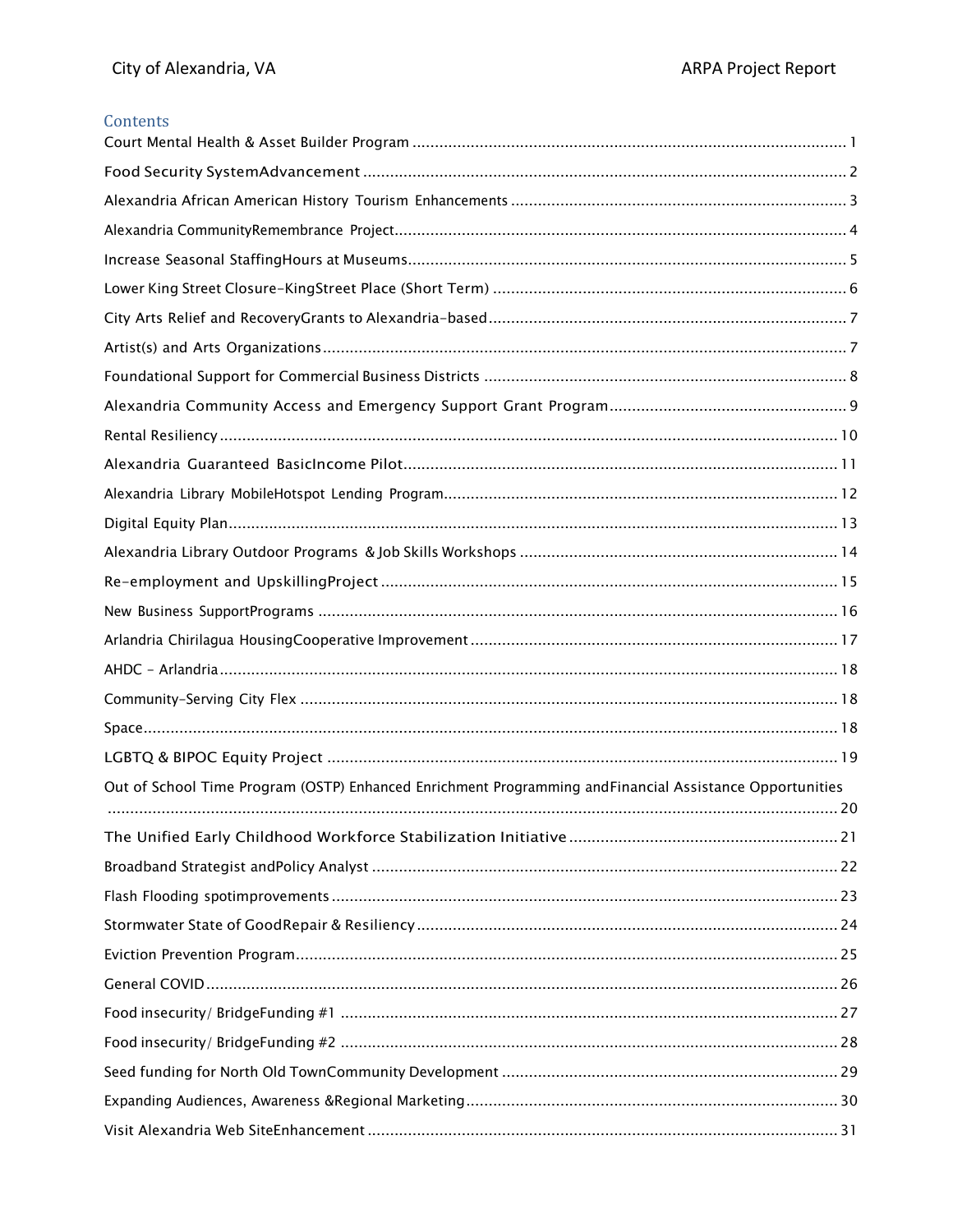|                             | Court Mental Health &<br>Asset Builder Program                                                                                                                                                                                                                                                                                                                                                                                                                                                                                                                                                                                                                                                                                                                                                                                                                                                                                                                                                                         | ORG(s):            | 133163143                                 |
|-----------------------------|------------------------------------------------------------------------------------------------------------------------------------------------------------------------------------------------------------------------------------------------------------------------------------------------------------------------------------------------------------------------------------------------------------------------------------------------------------------------------------------------------------------------------------------------------------------------------------------------------------------------------------------------------------------------------------------------------------------------------------------------------------------------------------------------------------------------------------------------------------------------------------------------------------------------------------------------------------------------------------------------------------------------|--------------------|-------------------------------------------|
| <b>Allocated Funding:</b>   | \$500,000.00                                                                                                                                                                                                                                                                                                                                                                                                                                                                                                                                                                                                                                                                                                                                                                                                                                                                                                                                                                                                           |                    |                                           |
|                             |                                                                                                                                                                                                                                                                                                                                                                                                                                                                                                                                                                                                                                                                                                                                                                                                                                                                                                                                                                                                                        |                    |                                           |
| <b>Managing Department:</b> | CSU                                                                                                                                                                                                                                                                                                                                                                                                                                                                                                                                                                                                                                                                                                                                                                                                                                                                                                                                                                                                                    | Project<br>Status: | $\cdot$ Completed less than<br>50 percent |
|                             |                                                                                                                                                                                                                                                                                                                                                                                                                                                                                                                                                                                                                                                                                                                                                                                                                                                                                                                                                                                                                        |                    |                                           |
| <b>Project description:</b> | The focus of the initiative is to respond to the growing need for increased<br>mental health and substance abuse services for residents, especially<br>Court-involved community members, with an emphasis on trauma-informed,<br>equity-based, individual and family engagement professionals to support the<br>building of youth/family assets in order to mitigate the risk factors of<br>continued court involvement.<br>Such supports include mental health and substance abuse crisis intervention<br>and longer term case management, job, skill and leisure time and other asset<br>building, including arts/art therapy, employment/business (entrepreneurs),<br>mentoring, education, training and addressing barriers such as housing -<br>particularly with a focus on undocumented and underserved. Domestic<br>violence will be among the matters addressed, as well as modern<br>opportunities through online and traditional outreach.<br>A key component will include child care support and referral. |                    |                                           |

| <b>Project Status</b>                                                                                                                                                                                                                                                                                                         |                                                                                                                                                                                                                                                                  |  |  |  |
|-------------------------------------------------------------------------------------------------------------------------------------------------------------------------------------------------------------------------------------------------------------------------------------------------------------------------------|------------------------------------------------------------------------------------------------------------------------------------------------------------------------------------------------------------------------------------------------------------------|--|--|--|
| <b>Progress through October 31st</b>                                                                                                                                                                                                                                                                                          | <b>Progress through December 31</b>                                                                                                                                                                                                                              |  |  |  |
| The Court Service Unit is working with a<br>consultant do develop a first-rate forensic<br>social work/counseling internship program and<br>is in the process of interviewing<br>graduate-level candidates to start in January.<br>We are working to determine the best process<br>for hiring drug and alcohol assessment and | Clinical supervision was provided to support<br>development of the paid internship program,<br>which will operate in 2022 in partnership with<br>George Mason University. One paid forensic<br>counseling intern has been hired, to start in<br>late January.    |  |  |  |
| treatment providers, anticipated to start in<br>January.                                                                                                                                                                                                                                                                      | Part of the IT supplies – computers needed for<br>the internship program - have been purchased<br>at approximately \$3,000.                                                                                                                                      |  |  |  |
|                                                                                                                                                                                                                                                                                                                               | The Drug and Alcohol Assessment and<br>Treatment Therapist Position(s) will be<br>re-advertised. A English-speaking provider is<br>completing the interview process. A bilingual<br>Spanish-speaking therapist is needed.                                        |  |  |  |
|                                                                                                                                                                                                                                                                                                                               | We will not be needing the part-time<br>administration position, as included in our<br>project plan. As our programs evolve, we will<br>likely request re-allocation of these funds for<br>increased clinical supervision and possibly<br>off-site drug testing. |  |  |  |
|                                                                                                                                                                                                                                                                                                                               |                                                                                                                                                                                                                                                                  |  |  |  |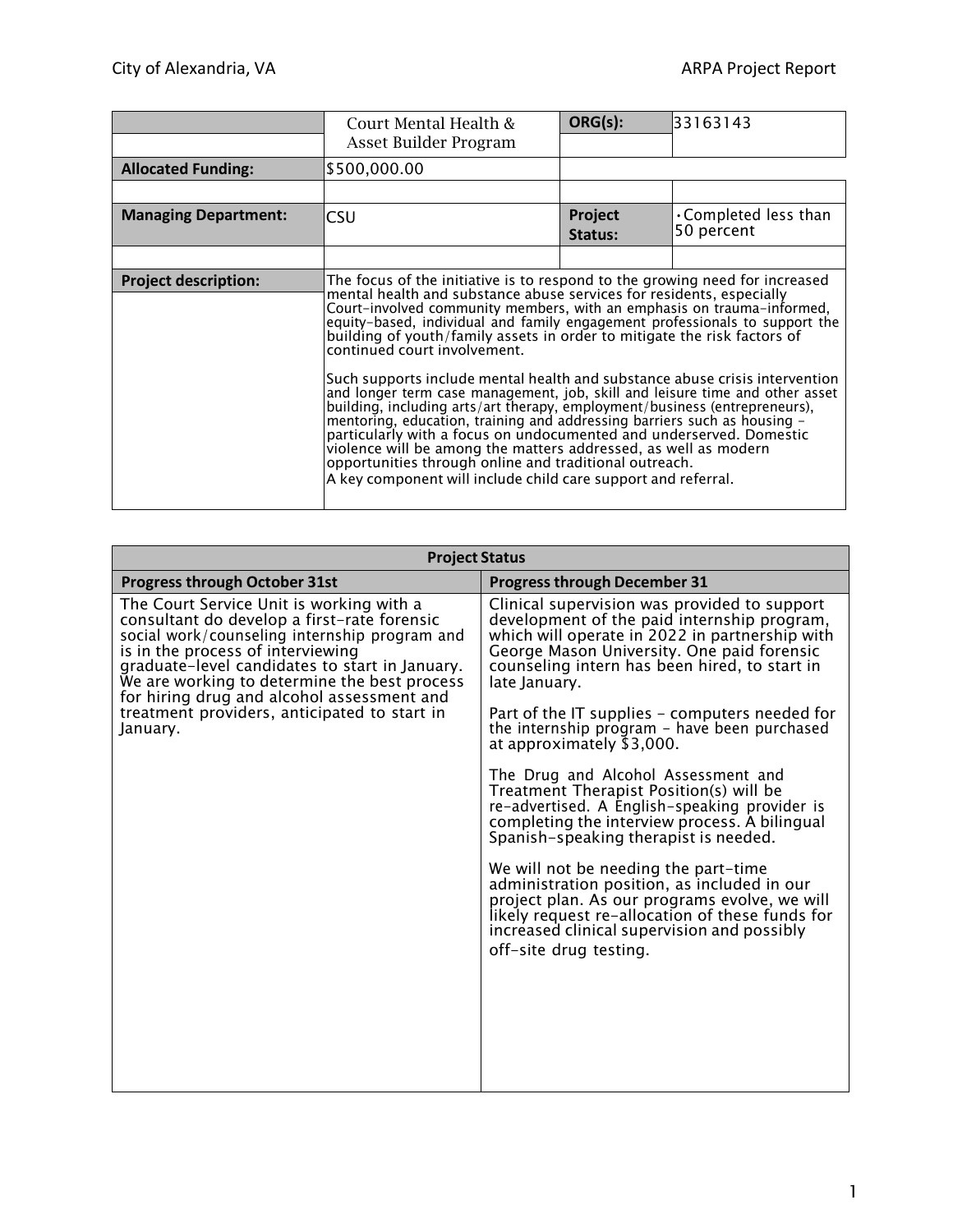| <b>Project Name:</b>        | <b>Food Security System</b><br>Advancement                                                                                                                                                                                                                                                                                                                                                                                                                                                                                                                                                                                                                                                                                                                                                                                                                                                                                                                                                                                                                                                                                                                                                                                                                                                                                                                                                                                                                                                                                                                                               | ORG(s):            | 33643152     |
|-----------------------------|------------------------------------------------------------------------------------------------------------------------------------------------------------------------------------------------------------------------------------------------------------------------------------------------------------------------------------------------------------------------------------------------------------------------------------------------------------------------------------------------------------------------------------------------------------------------------------------------------------------------------------------------------------------------------------------------------------------------------------------------------------------------------------------------------------------------------------------------------------------------------------------------------------------------------------------------------------------------------------------------------------------------------------------------------------------------------------------------------------------------------------------------------------------------------------------------------------------------------------------------------------------------------------------------------------------------------------------------------------------------------------------------------------------------------------------------------------------------------------------------------------------------------------------------------------------------------------------|--------------------|--------------|
| <b>Allocated Funding:</b>   | \$2,500,000.00                                                                                                                                                                                                                                                                                                                                                                                                                                                                                                                                                                                                                                                                                                                                                                                                                                                                                                                                                                                                                                                                                                                                                                                                                                                                                                                                                                                                                                                                                                                                                                           |                    |              |
|                             |                                                                                                                                                                                                                                                                                                                                                                                                                                                                                                                                                                                                                                                                                                                                                                                                                                                                                                                                                                                                                                                                                                                                                                                                                                                                                                                                                                                                                                                                                                                                                                                          |                    |              |
| <b>Managing Department:</b> | <b>DCHS</b>                                                                                                                                                                                                                                                                                                                                                                                                                                                                                                                                                                                                                                                                                                                                                                                                                                                                                                                                                                                                                                                                                                                                                                                                                                                                                                                                                                                                                                                                                                                                                                              | Project<br>Status: | •Not Started |
|                             |                                                                                                                                                                                                                                                                                                                                                                                                                                                                                                                                                                                                                                                                                                                                                                                                                                                                                                                                                                                                                                                                                                                                                                                                                                                                                                                                                                                                                                                                                                                                                                                          |                    |              |
| <b>Project description:</b> | Throughout the pandemic, the level of food insecurity has been profound. Multiple approaches<br>were used to ensure that families were able to receive the food and resources they needed. The<br>large scale food distributions, community-focused pop up distributions, the grocery gift card<br>program, ACPS response and the food pantry and other responses were critical to ensure that<br>households did not face hunger in the midst of the pandemic. All of these efforts were part of a constellation of resources that aimed to meet residents where they were in these critical times.<br>Many lessons were learned throughout the most challenging times of the pandemic and since.<br>Bringing food closer, family choice, variety, culturally appropriate options, have been some of the<br>most powerful lessons.<br>In order to respond to those things while still ensuring maximum impact in the community, the<br>following approaches will be adopted over the next two years:<br>•Large scale distributions reduced to one per month<br>•Establishment of two community food hubs where families can select food and household<br>supplies closes to their home and according to their schedules and food choices<br>•Continued support of pantry network, quarantine food, food delivery for seniors and ongoing<br>operations<br>The creation of a Food Security Coordinator position to support the integration of food security<br>efforts, improving communication and access, increase in the use of data to improve planning, and<br>maximizing resources. |                    |              |

| <b>Project Status</b>                                                                                                                                                                                                                                                                                              |                                                                                                                                      |  |  |  |
|--------------------------------------------------------------------------------------------------------------------------------------------------------------------------------------------------------------------------------------------------------------------------------------------------------------------|--------------------------------------------------------------------------------------------------------------------------------------|--|--|--|
| <b>Progress through October 31st</b>                                                                                                                                                                                                                                                                               | <b>Progress through December 31</b>                                                                                                  |  |  |  |
| Overall Project/Ongoing Food Distribution                                                                                                                                                                                                                                                                          | Planning for the West End Food Center has                                                                                            |  |  |  |
| · Finalized budget and project plan anticipating an<br>approved agreement in mid-November                                                                                                                                                                                                                          | taken place, culminating in the selection of a<br>site at Van Dorn Station. The Center is<br>targeted for opening in March. The Food |  |  |  |
| · ALIVE! has been continuing large scale and pop-up food<br>distributions using ALIVE! funds                                                                                                                                                                                                                       | Security Coordinator position has been<br>created, in consultation with Hunger Free                                                  |  |  |  |
| Ongoing evaluation of distribution sites is taking place                                                                                                                                                                                                                                                           | Alexandria and other partners. The position<br>will be posted in early February. The large                                           |  |  |  |
| Will begin piloting new database and food distribution at<br>AEPP eviction outreach events in November to test<br>food/service navigation                                                                                                                                                                          | scale and pop up food distributions have<br>continued.                                                                               |  |  |  |
| · Food Security Coordinator position description drafted<br>and to be discussed and finalized with key partners                                                                                                                                                                                                    |                                                                                                                                      |  |  |  |
| Food Centers:                                                                                                                                                                                                                                                                                                      |                                                                                                                                      |  |  |  |
| Met with multiple partners (RPCA, AEDP, Individual<br>Realtors and Community Business Organizations) to<br>identify potential sites for the planned Food Centers                                                                                                                                                   |                                                                                                                                      |  |  |  |
| ALIVE! in process of hiring a firm to do listening sessions<br>for each Food Center                                                                                                                                                                                                                                |                                                                                                                                      |  |  |  |
| Visioning appropriate names for Food Center that has<br>positive public appeal and clarifies what is offered.                                                                                                                                                                                                      |                                                                                                                                      |  |  |  |
| A Senior Therapist position, a community-based Mental<br>Health Ambassador, is being created. The position will<br>triage and make initial assessments of behavioral health<br>needs that present at food distribution sites, the Food<br>Centers and other community events. The position will<br>assist partners |                                                                                                                                      |  |  |  |
|                                                                                                                                                                                                                                                                                                                    |                                                                                                                                      |  |  |  |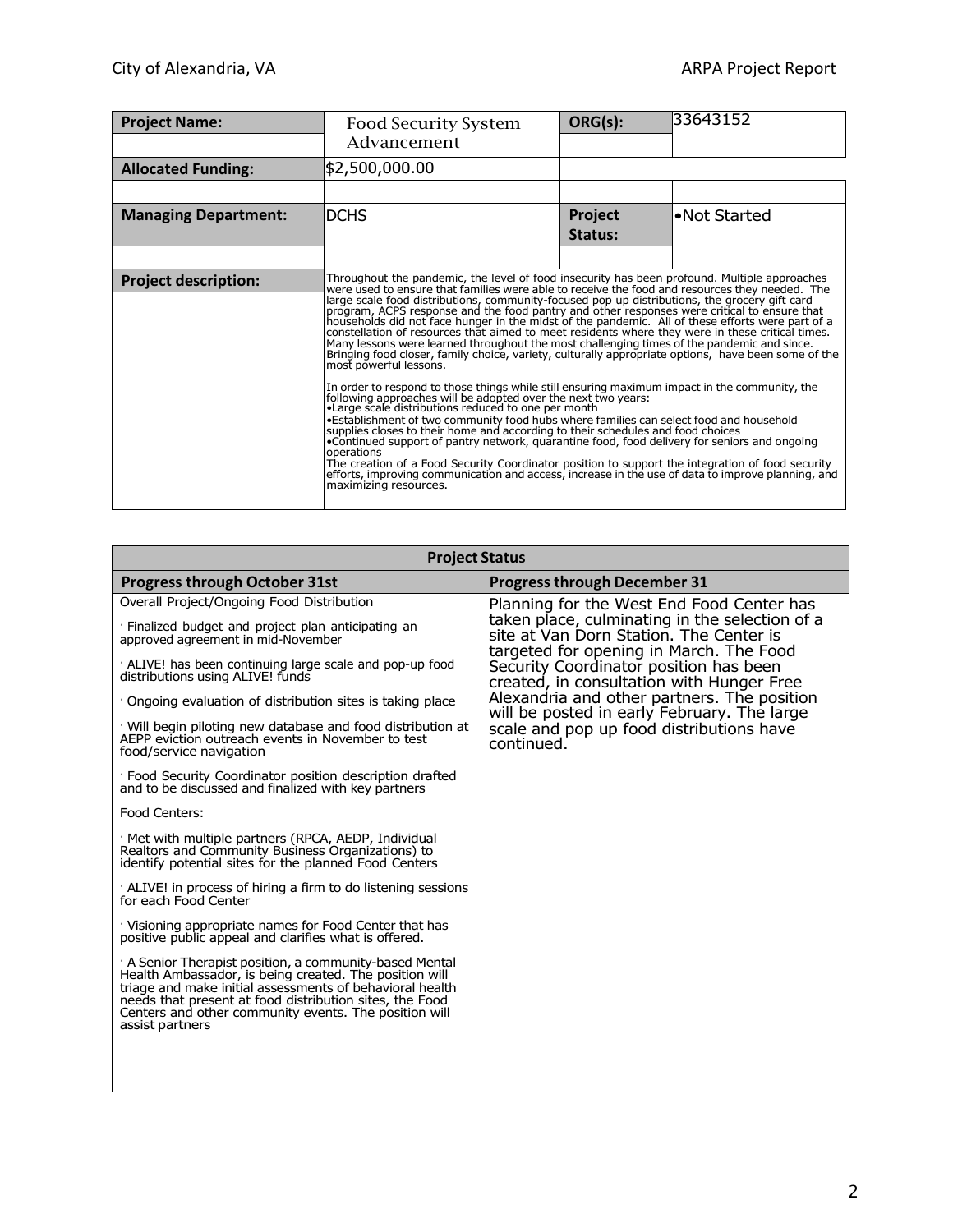| <b>Project Name:</b>        | Alexandria African                                                                                                                                                                                                                                                                                                                                                                                                                                                                                                                                         | ORG(s):            | 33763103                                  |
|-----------------------------|------------------------------------------------------------------------------------------------------------------------------------------------------------------------------------------------------------------------------------------------------------------------------------------------------------------------------------------------------------------------------------------------------------------------------------------------------------------------------------------------------------------------------------------------------------|--------------------|-------------------------------------------|
|                             | American History Tourism<br>Enhancements                                                                                                                                                                                                                                                                                                                                                                                                                                                                                                                   |                    |                                           |
| <b>Allocated Funding:</b>   | \$295,000.00                                                                                                                                                                                                                                                                                                                                                                                                                                                                                                                                               |                    |                                           |
|                             |                                                                                                                                                                                                                                                                                                                                                                                                                                                                                                                                                            |                    |                                           |
| <b>Managing Department:</b> | OHA                                                                                                                                                                                                                                                                                                                                                                                                                                                                                                                                                        | Project<br>Status: | $\cdot$ Completed less than<br>50 percent |
|                             |                                                                                                                                                                                                                                                                                                                                                                                                                                                                                                                                                            |                    |                                           |
| <b>Project description:</b> | Historic Alexandria will create two new visitor tourism experiences<br>focused on Alexandria's Duke Street Corridor history and<br>Alexandria's Civil Rights history. These new initiatives will have both<br>physical as well as digital products and be promoted through Visit<br>Alexandria. The research and development of these projects will be<br>done in collaboration with a HBCU paid internship. Building capacity<br>in the preservation field while engaging the community and visitors<br>in Black history is a strategic priority for OHA. |                    |                                           |

| <b>Progress through October 31st</b><br><b>Progress through December 31</b><br>The Alexandria African American History<br>The Alexandria African American History<br>Tourism project is in the hiring phase of<br>Tourism project is in the hiring phase of<br>implementation. The new Research Historian<br>implementation. The new Research Historian<br>position dedicated to this project was<br>position dedicated to this project was<br>developed and the hiring paperwork was<br>developed and advertised and applications<br>finalized for HR review. Equipment needed for<br>were received. Equipment needed for this<br>position was ordered. Development of the<br>this position was ordered.<br>graduate internship position began. | <b>Project Status</b> |  |  |  |  |
|--------------------------------------------------------------------------------------------------------------------------------------------------------------------------------------------------------------------------------------------------------------------------------------------------------------------------------------------------------------------------------------------------------------------------------------------------------------------------------------------------------------------------------------------------------------------------------------------------------------------------------------------------------------------------------------------------------------------------------------------------|-----------------------|--|--|--|--|
|                                                                                                                                                                                                                                                                                                                                                                                                                                                                                                                                                                                                                                                                                                                                                  |                       |  |  |  |  |
|                                                                                                                                                                                                                                                                                                                                                                                                                                                                                                                                                                                                                                                                                                                                                  |                       |  |  |  |  |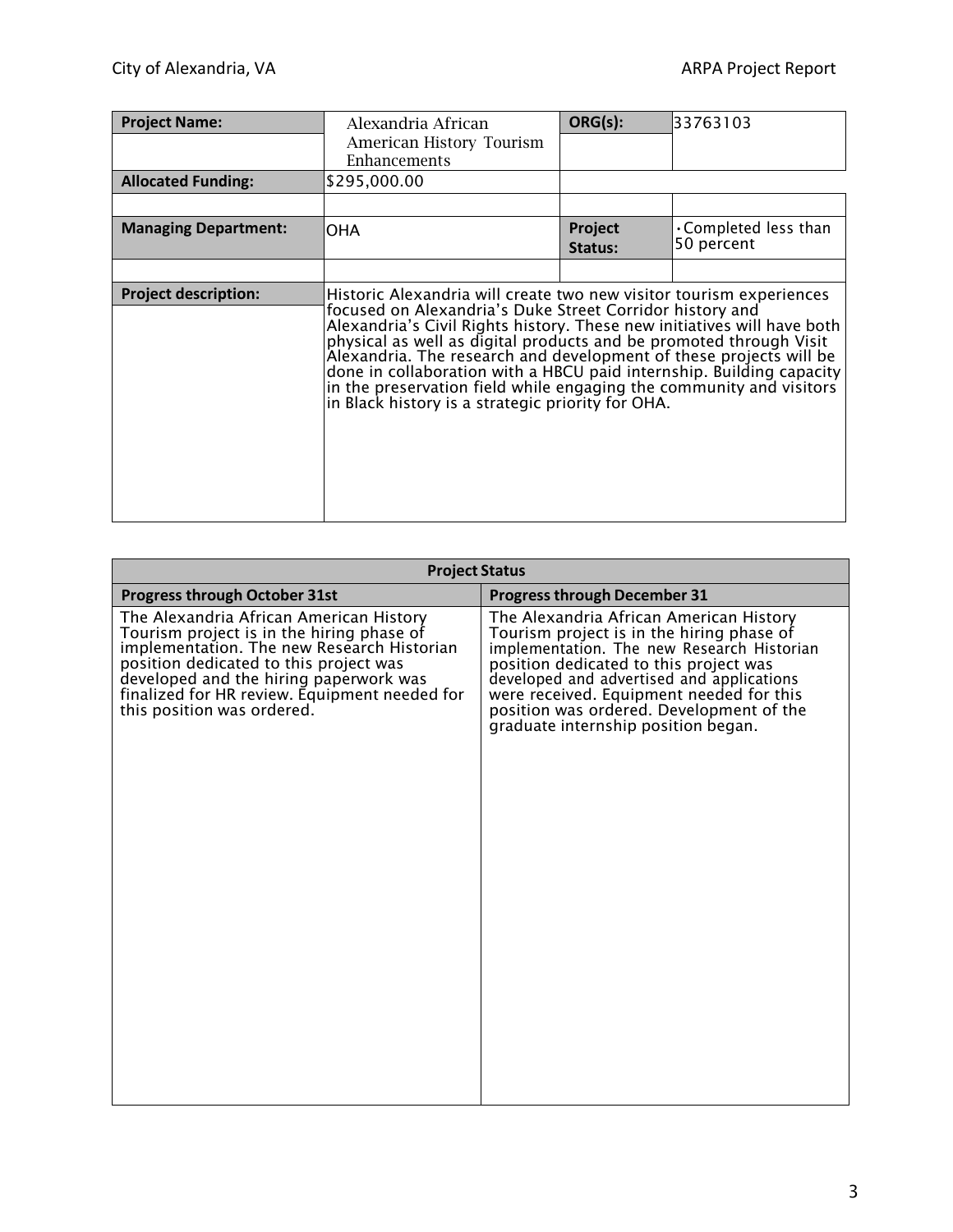| <b>Project Name:</b>        | Alexandria Community<br>Remembrance Project                                                                                                                                                                                                                    | ORG(s):            | 33763105                                  |
|-----------------------------|----------------------------------------------------------------------------------------------------------------------------------------------------------------------------------------------------------------------------------------------------------------|--------------------|-------------------------------------------|
| <b>Allocated Funding:</b>   | \$150,000.00                                                                                                                                                                                                                                                   |                    |                                           |
|                             |                                                                                                                                                                                                                                                                |                    |                                           |
| <b>Managing Department:</b> | OHA                                                                                                                                                                                                                                                            | Project<br>Status: | $\cdot$ Completed less than<br>50 percent |
|                             |                                                                                                                                                                                                                                                                |                    |                                           |
| <b>Project description:</b> | The Alexandria Community Remembrance Project is a multi-year,<br>city-wide initiative to understand Alexandria's history of racial<br>terror, with the goals of becoming a more inclusive community and<br>"claiming" our Alexandria Lynching Pillar from EJI. |                    |                                           |

| <b>Project Status</b>                                                                                                                                                                                                                                                                                         |                                                                                                                                                                                                                                                                                                       |  |  |  |
|---------------------------------------------------------------------------------------------------------------------------------------------------------------------------------------------------------------------------------------------------------------------------------------------------------------|-------------------------------------------------------------------------------------------------------------------------------------------------------------------------------------------------------------------------------------------------------------------------------------------------------|--|--|--|
| <b>Progress through October 31st</b>                                                                                                                                                                                                                                                                          | <b>Progress through December 31</b>                                                                                                                                                                                                                                                                   |  |  |  |
| The Alexandria Community Remembrance<br>project is in the hiring phase of<br>implementation. The new Education Specialist<br>position description dedicated to this project<br>was developed and the hiring paperwork is<br>being finalized for HR review. Equipment<br>needed for this position was ordered. | The Alexandria Community Remembrance<br>project is in the hiring phase of<br>implementation. The new Education Specialist<br>position dedicated to this project was<br>developed and the first round of interviews of<br>applicants was conducted. Equipment needed<br>for this position was ordered. |  |  |  |
|                                                                                                                                                                                                                                                                                                               |                                                                                                                                                                                                                                                                                                       |  |  |  |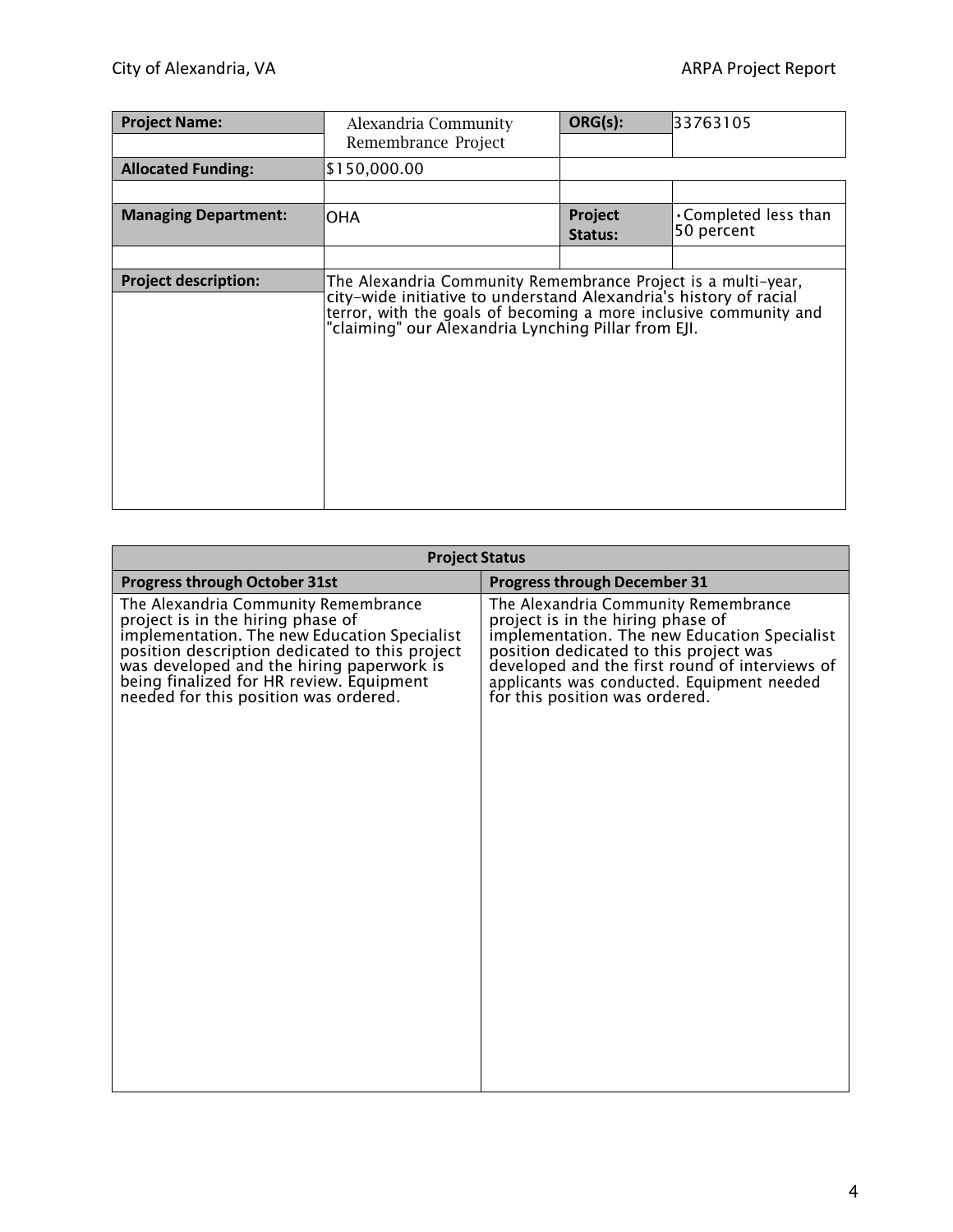| <b>Project Name:</b>        | Increase Seasonal Staffing<br>Hours at Museums                                                                                                                                                                                                                                                          | ORG(s):            | 33763104                                  |
|-----------------------------|---------------------------------------------------------------------------------------------------------------------------------------------------------------------------------------------------------------------------------------------------------------------------------------------------------|--------------------|-------------------------------------------|
| <b>Allocated Funding:</b>   | \$150,000.00                                                                                                                                                                                                                                                                                            |                    |                                           |
|                             |                                                                                                                                                                                                                                                                                                         |                    |                                           |
| <b>Managing Department:</b> | OHA                                                                                                                                                                                                                                                                                                     | Project<br>Status: | $\cdot$ Completed less than<br>50 percent |
|                             |                                                                                                                                                                                                                                                                                                         |                    |                                           |
| <b>Project description:</b> | This proposal covers staffing hours for two seasonal frontline staff<br>at Freedom House for two years, one limited term weekend public lab<br>tech position at Alexandria Archaeology Museum through December<br>31, 2024, and 4,200 additional staffing hours at OHA museums<br>between FY 2022-2024. |                    |                                           |

| <b>Project Status</b>                                                                                                                                                        |                                                                                                                                                                                                                                    |  |  |  |
|------------------------------------------------------------------------------------------------------------------------------------------------------------------------------|------------------------------------------------------------------------------------------------------------------------------------------------------------------------------------------------------------------------------------|--|--|--|
| <b>Progress through October 31st</b>                                                                                                                                         | <b>Progress through December 31</b>                                                                                                                                                                                                |  |  |  |
| Staffing Hours at Freedom House is in the<br>hiring phase of implementation. All hiring<br>paperwork has been submitted to HR and the<br>positions are currently advertised. | Staffing Hours at Freedom House is in the<br>hiring phase of implementation. Interviews for<br>frontline staff were conducted. A training<br>program led by Sites of Conscience was<br>scheduled and will be held in February 2022 |  |  |  |
|                                                                                                                                                                              |                                                                                                                                                                                                                                    |  |  |  |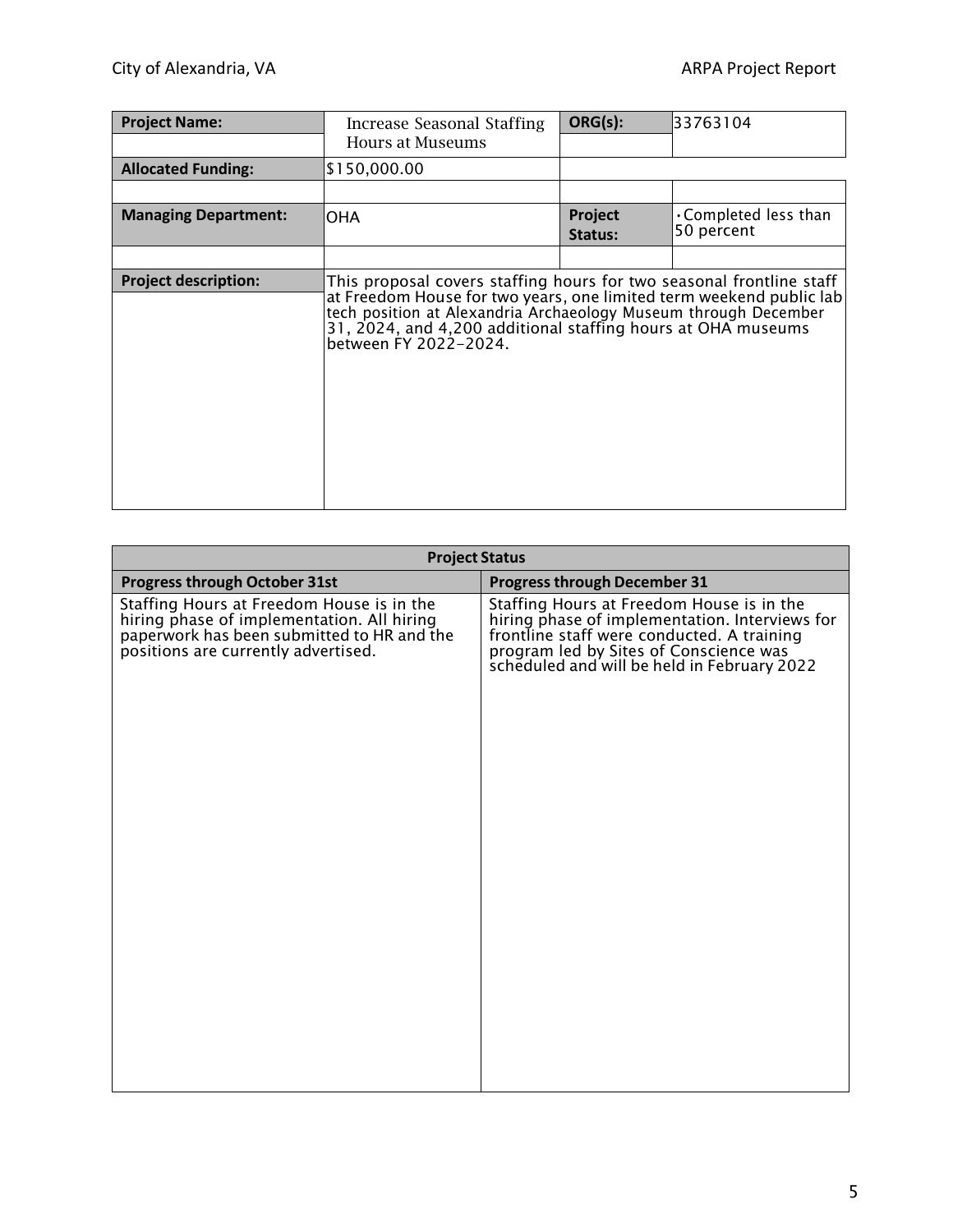| <b>Project Name:</b>        | Lower King Street Closure-<br>KingStreet Place (Short<br>Term)                                                                                                                                                                                                                                                                                                                                              | ORG(s):            | 33413149      |
|-----------------------------|-------------------------------------------------------------------------------------------------------------------------------------------------------------------------------------------------------------------------------------------------------------------------------------------------------------------------------------------------------------------------------------------------------------|--------------------|---------------|
| <b>Allocated Funding:</b>   | \$100,000.00                                                                                                                                                                                                                                                                                                                                                                                                |                    |               |
|                             |                                                                                                                                                                                                                                                                                                                                                                                                             |                    |               |
| <b>Managing Department:</b> | <b>TES</b>                                                                                                                                                                                                                                                                                                                                                                                                  | Project<br>Status: | . Not Started |
|                             |                                                                                                                                                                                                                                                                                                                                                                                                             |                    |               |
| <b>Project description:</b> | Invest in infrastructure and amenities to make the closure of the<br>100 block of King Street permanent and consider expansion to other<br>blocks. Could be broken into a short-term project to improve the<br>current set-up and a longer-term project that involves design and<br>construction of improvements. The permanent design could<br>coordinate with stormwater management and flooding efforts. |                    |               |

| <b>Project Status</b>                                                                                                                                                                                                                                                                                                                                                                                                                                                                                                                                    |                                                                                                                                                                                                                                                                                            |  |  |
|----------------------------------------------------------------------------------------------------------------------------------------------------------------------------------------------------------------------------------------------------------------------------------------------------------------------------------------------------------------------------------------------------------------------------------------------------------------------------------------------------------------------------------------------------------|--------------------------------------------------------------------------------------------------------------------------------------------------------------------------------------------------------------------------------------------------------------------------------------------|--|--|
| Progress through October 31st                                                                                                                                                                                                                                                                                                                                                                                                                                                                                                                            | <b>Progress through December 31</b>                                                                                                                                                                                                                                                        |  |  |
| On October 16th, the City Council approved<br>permanently closing the 100 block of King<br>Street to cars. Staff is now developing plans<br>for implementing short-term improvements to<br>the block which will primarily be focused on<br>(1) more permanent barriers at both ends of<br>the block and (2) non-permanent sidewalk<br>extensions to provide expanded sidewalks and<br>flush areas for dining and retail. Coordination<br>with the businesses on this block will occur in<br>November and December as plans are refined<br>and finalized. | Researched bollard options for the two ends<br>of the street closure and submitted an<br>application for approval by the Board of<br>Architectural Review. Scheduled a meeting<br>with a contractor to discuss installation of<br>bollards. Researched options for sidewalk<br>extensions. |  |  |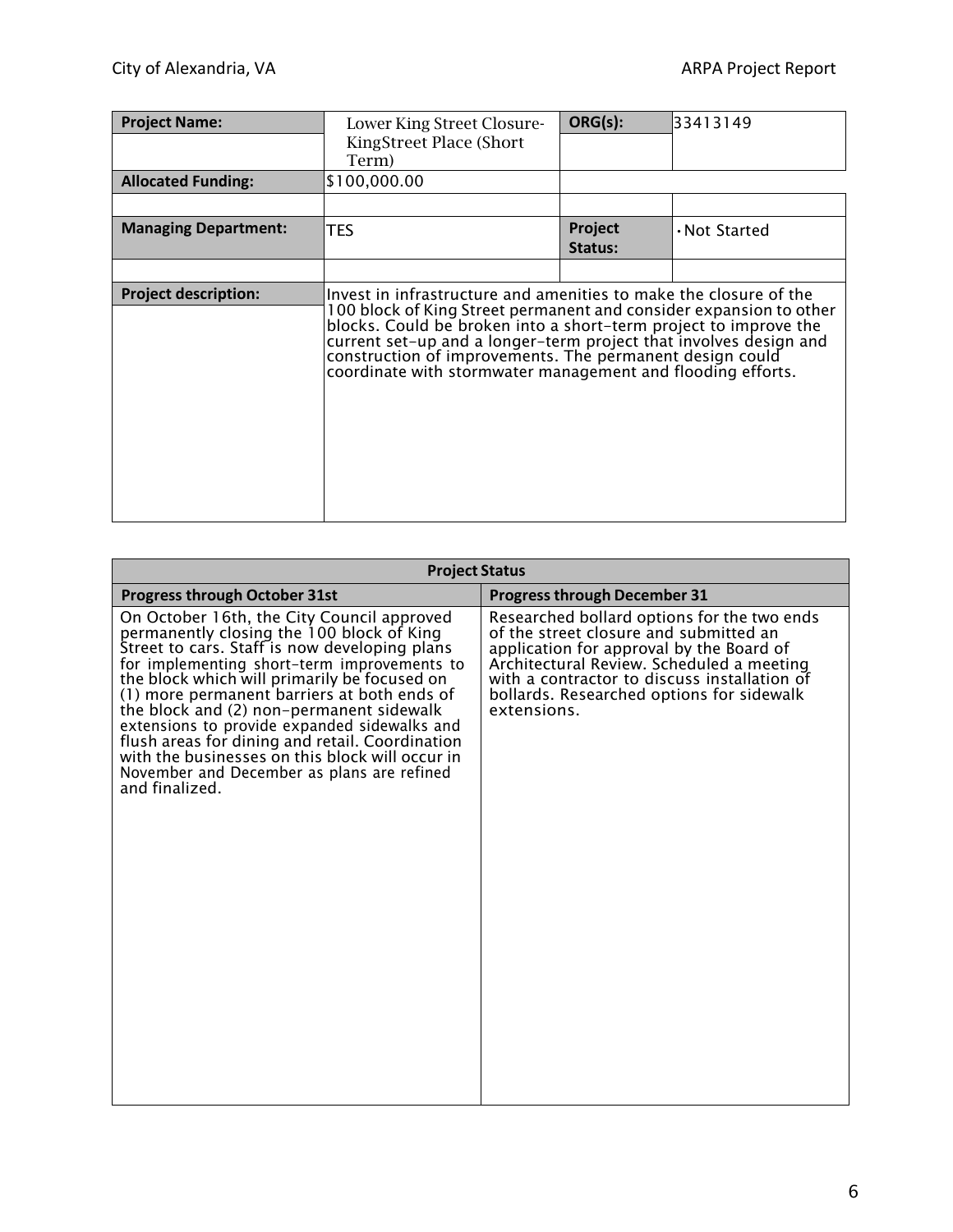| <b>Project Name:</b>        | City Arts Relief and<br>RecoveryGrants to<br>Alexandria-based<br>Artist(s) and Arts                                                                                                                                                                                                                                                                                                                                                                                                                                                                                                                                                                                                                | ORG(s):            | 33803161      |
|-----------------------------|----------------------------------------------------------------------------------------------------------------------------------------------------------------------------------------------------------------------------------------------------------------------------------------------------------------------------------------------------------------------------------------------------------------------------------------------------------------------------------------------------------------------------------------------------------------------------------------------------------------------------------------------------------------------------------------------------|--------------------|---------------|
|                             | Organizations                                                                                                                                                                                                                                                                                                                                                                                                                                                                                                                                                                                                                                                                                      |                    |               |
| <b>Allocated Funding:</b>   | \$110,000.00                                                                                                                                                                                                                                                                                                                                                                                                                                                                                                                                                                                                                                                                                       |                    |               |
|                             |                                                                                                                                                                                                                                                                                                                                                                                                                                                                                                                                                                                                                                                                                                    |                    |               |
| <b>Managing Department:</b> | <b>RPCA</b>                                                                                                                                                                                                                                                                                                                                                                                                                                                                                                                                                                                                                                                                                        | Project<br>Status: | . Not Started |
|                             |                                                                                                                                                                                                                                                                                                                                                                                                                                                                                                                                                                                                                                                                                                    |                    |               |
| <b>Project description:</b> | This project will fund Alexandria Arts Relief and Recovery Grants to<br>sustain the local arts economy by providing support to<br>Alexandria-based arts organizations and artist(s) whose<br>programming and/or operations that have been significantly<br>impacted as a result of COVID-19 and the ongoing State of<br>Emergencies declared by the Governor. The project will also provide<br>recovery arts programming. The American Rescue Plan specifically<br>allows for funding of arts activities and recovery programs.<br>The arts organizations are small nonprofits businesses and artists<br>who economically support tourism, travel and the hospitality<br>industries in Alexandria. |                    |               |

| <b>Project Status</b>                                                                                                                                |                                                                                                |  |
|------------------------------------------------------------------------------------------------------------------------------------------------------|------------------------------------------------------------------------------------------------|--|
| Progress through October 31st                                                                                                                        | <b>Progress through December 31</b>                                                            |  |
| The project team worked to finalize the<br>performance arts indicators.<br>Staff started internal administrative reviews<br>to launch grant program. | Arts Indicators were approved. Arts Program<br>Sustainability grant application in draft form. |  |
|                                                                                                                                                      |                                                                                                |  |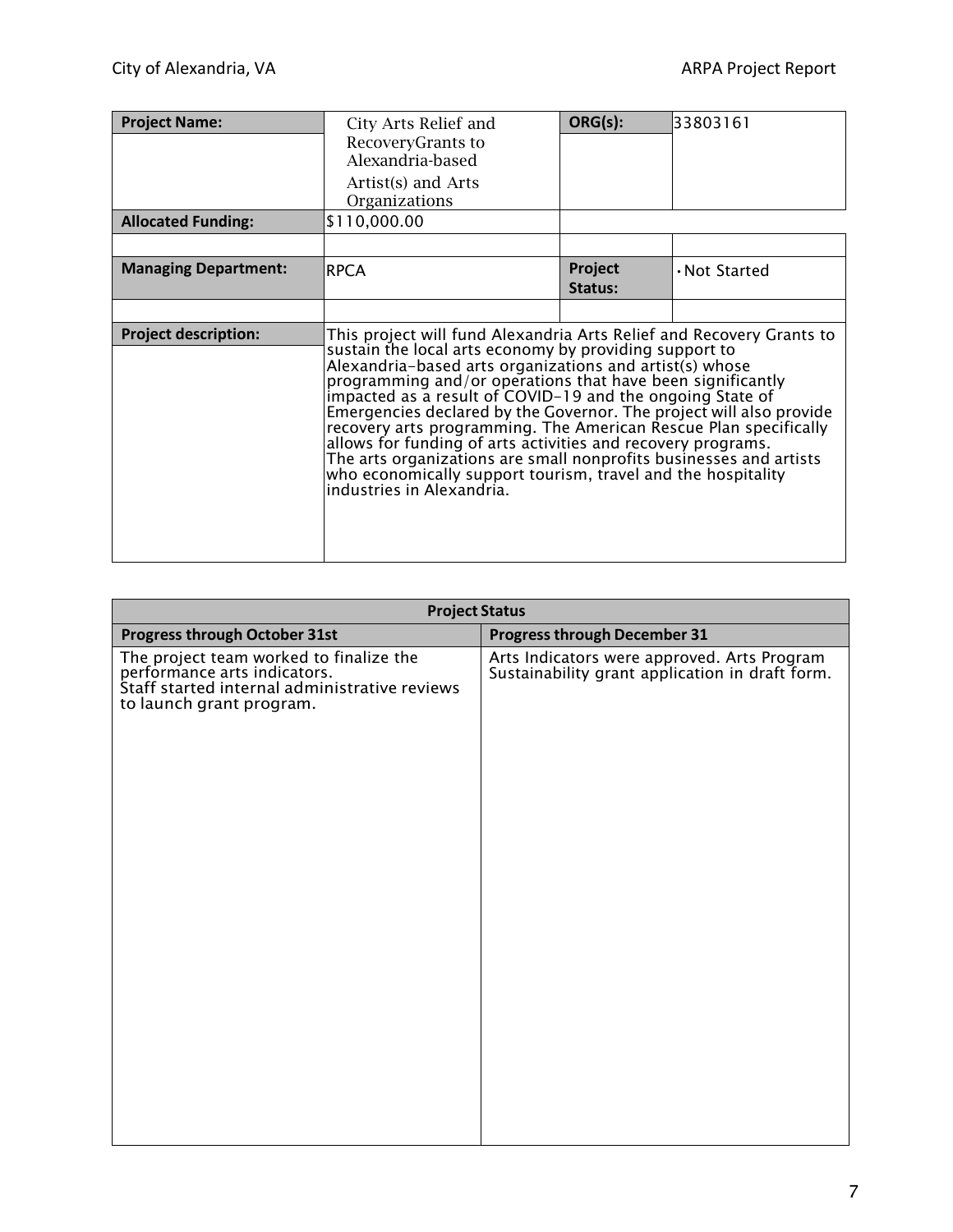| <b>Project Name:</b>        | Foundational Support for                                                                                                                                                                                                                                                                                                                                                                                                                                                                                                                                    | ORG(s):            | Pending       |
|-----------------------------|-------------------------------------------------------------------------------------------------------------------------------------------------------------------------------------------------------------------------------------------------------------------------------------------------------------------------------------------------------------------------------------------------------------------------------------------------------------------------------------------------------------------------------------------------------------|--------------------|---------------|
|                             | <b>Commercial Business</b><br><b>Districts</b>                                                                                                                                                                                                                                                                                                                                                                                                                                                                                                              |                    |               |
| <b>Allocated Funding:</b>   | \$560,000.00                                                                                                                                                                                                                                                                                                                                                                                                                                                                                                                                                |                    |               |
|                             |                                                                                                                                                                                                                                                                                                                                                                                                                                                                                                                                                             |                    |               |
| <b>Managing Department:</b> | AEDP                                                                                                                                                                                                                                                                                                                                                                                                                                                                                                                                                        | Project<br>Status: | . Not Started |
|                             |                                                                                                                                                                                                                                                                                                                                                                                                                                                                                                                                                             |                    |               |
| <b>Project description:</b> | Create a fund to support programs associated with immediate<br>economic recovery efforts and long-term financial success<br>conducted by organized business associations. Awarded funds would<br>require a match and would be used to develop programs and purchase<br>related services, products and fixtures required for program<br>implementation. Examples of projects include trial street closures;<br>coordinated design services for commercial and public access<br>parklets; planning and management of Virginia ABC licensed special<br>events. |                    |               |

| <b>Project Status</b>                                                                                                                                                                                                                                                                                                                                                                                                                          |                                                                                |  |
|------------------------------------------------------------------------------------------------------------------------------------------------------------------------------------------------------------------------------------------------------------------------------------------------------------------------------------------------------------------------------------------------------------------------------------------------|--------------------------------------------------------------------------------|--|
| <b>Progress through October 31st</b>                                                                                                                                                                                                                                                                                                                                                                                                           | <b>Progress through December 31</b>                                            |  |
| Currently revising the program guidelines and<br>eligibility based on feedback from the City<br>Manager to assure competitive and equitable<br>distribution throughout the City. Instead of a<br>one-time disbursement as originally proposed,<br>the program will be structured to provide<br>multi-year funding, encouraging projects of<br>impact and allowing for these business<br>organizations to build capacity and<br>sustainability. | Project manager job description written,<br>reviewed and approved for posting. |  |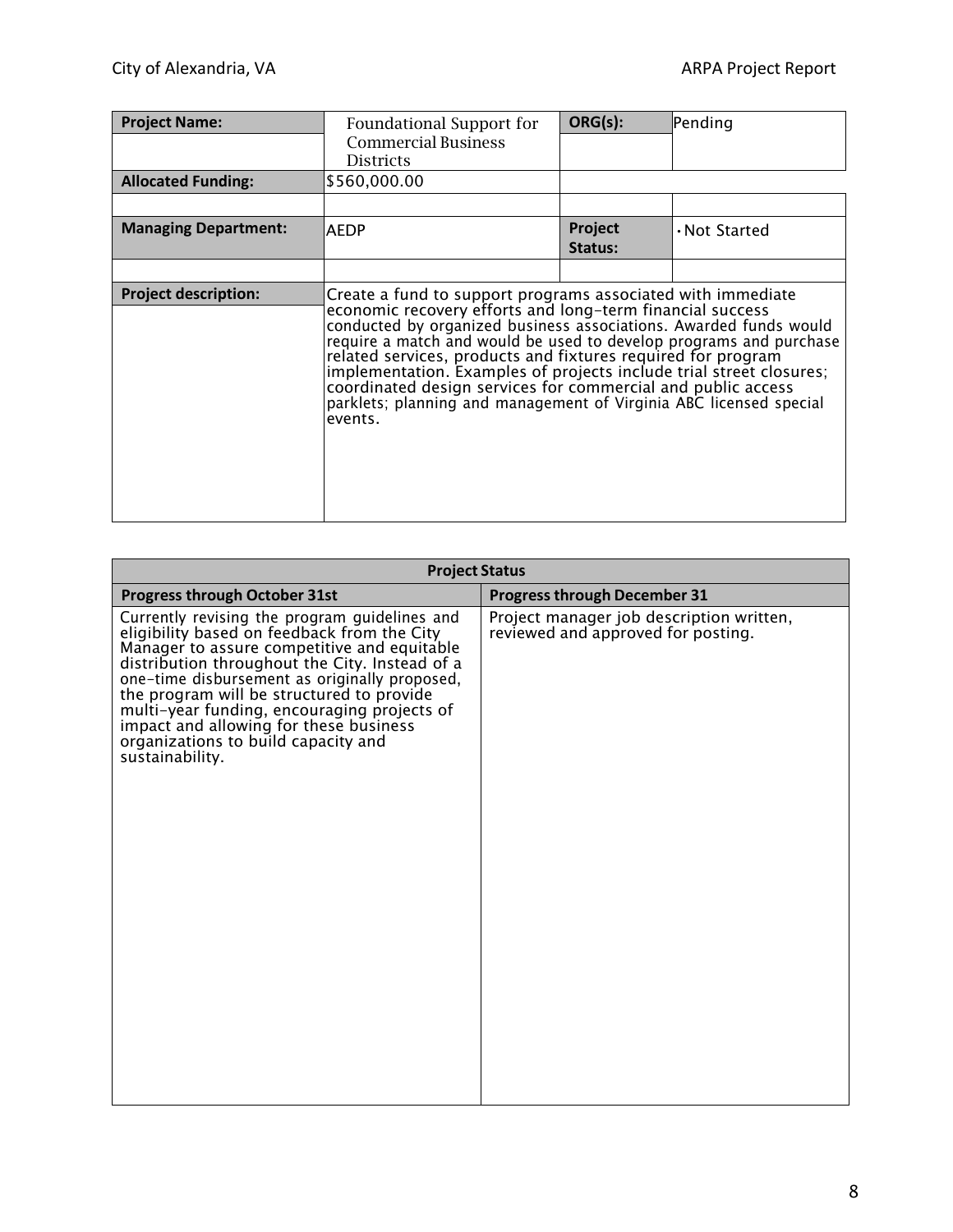| <b>Project Name:</b>        | Alexandria Community<br>Access and Emergency                                                                                                                                                                                                                                                                                                                                                                                                                                                                                                                                                                                                                                                                                                                                                                                                                                                                                                                   | ORG(s):            | 33643151     |
|-----------------------------|----------------------------------------------------------------------------------------------------------------------------------------------------------------------------------------------------------------------------------------------------------------------------------------------------------------------------------------------------------------------------------------------------------------------------------------------------------------------------------------------------------------------------------------------------------------------------------------------------------------------------------------------------------------------------------------------------------------------------------------------------------------------------------------------------------------------------------------------------------------------------------------------------------------------------------------------------------------|--------------------|--------------|
|                             | Support Grant Program                                                                                                                                                                                                                                                                                                                                                                                                                                                                                                                                                                                                                                                                                                                                                                                                                                                                                                                                          |                    |              |
| <b>Allocated Funding:</b>   | \$4,000,000.00                                                                                                                                                                                                                                                                                                                                                                                                                                                                                                                                                                                                                                                                                                                                                                                                                                                                                                                                                 |                    |              |
|                             |                                                                                                                                                                                                                                                                                                                                                                                                                                                                                                                                                                                                                                                                                                                                                                                                                                                                                                                                                                |                    |              |
| <b>Managing Department:</b> | <b>DCHS</b>                                                                                                                                                                                                                                                                                                                                                                                                                                                                                                                                                                                                                                                                                                                                                                                                                                                                                                                                                    | Project<br>Status: | •Not Started |
|                             |                                                                                                                                                                                                                                                                                                                                                                                                                                                                                                                                                                                                                                                                                                                                                                                                                                                                                                                                                                |                    |              |
| <b>Project description:</b> | The Alexandria Community Access and Emergency Support Grant<br>Program will provide funding to non-profit partners to provide<br>navigation support to ensure individuals are enrolled in key local,<br>state and federal programs that they are eligible for and provide<br>tangible and emergency financial aid that will include grocery gift<br>cards, transportation assistance, child care, and rental assistance.<br>Trusted non-profit organizations will be selected through a grants<br>process managed by ACT and they will work in collaboration with<br>DCHS to ensure that individuals and families are accessing all ARP,<br>federal and state programs and that ongoing resource needs are met<br>through the provision of tangible aid. Assistance will be provided to<br>families dealing with trauma and mental health challenges and the<br>organizations working to support them by two Child and Family<br>Behavioral Health therapists. |                    |              |

| <b>Project Status</b>                                                                                                                                                                                                                                                                                                                                                                                                                                                                                                                                                                                                                                                                 |                                                                                                                                                                                                       |  |  |
|---------------------------------------------------------------------------------------------------------------------------------------------------------------------------------------------------------------------------------------------------------------------------------------------------------------------------------------------------------------------------------------------------------------------------------------------------------------------------------------------------------------------------------------------------------------------------------------------------------------------------------------------------------------------------------------|-------------------------------------------------------------------------------------------------------------------------------------------------------------------------------------------------------|--|--|
| <b>Progress through October 31st</b>                                                                                                                                                                                                                                                                                                                                                                                                                                                                                                                                                                                                                                                  | <b>Progress through December 31</b>                                                                                                                                                                   |  |  |
| · Planning meetings to finalize the competitive grant and<br>evaluation processes have been convened with ACT for<br>Alexandria (ACT) and the proposed program evaluator. The<br>formal Sub-Award Agreement with ACT is planned to be<br>executed by mid-November, and the Request for Grant<br>Proposals to be issued by the end of November with a<br>pre-submission information session being hosted in late<br>November.                                                                                                                                                                                                                                                          | Sub-Award Agreement for the grant-manger,<br>ACT for Alexandria approved by legal counsel<br>and circulated for ratification and execution.<br>Grant making process and award timelines<br>finalized. |  |  |
| The Community Access portion of the grant fund will<br>award up to three two-year awards (through the end of<br>the ARPA funding period) to agencies that will provide<br>navigation support throughout the community to ensure<br>connection to local, state and federal services, as well as<br>identifying access challenges and service gaps.                                                                                                                                                                                                                                                                                                                                     |                                                                                                                                                                                                       |  |  |
| . The Emergency Support portion of the program will focus<br>on the provision of emergency financial resources to<br>low-income residents who are not eligible for government<br>sponsored programs or their resource need fall outside of<br>traditional programs. One-year grant awards will be made<br>to agencies with established emergency assistance<br>eligibility determination approaches. During the month of<br>January, ACT will execute sub-award agreement with<br>selected grant recipients, make the first scheduled grant<br>payment, and convene the first (quarterly) Community<br>Access listening session with the funded agencies and<br>their assigned staff. |                                                                                                                                                                                                       |  |  |
| Descriptions for positions internal to DCHS (2 Service<br>Navigators) have been created and staff anticipates that<br>the recruitment and hiring for these positions will be<br>finalized by the end of the year. The Service Navigators<br>will serve as internal liaisons to ensure prompt<br>connections of eligible residents to public programs and<br>will also be linked with the Food Security System<br>Advancement                                                                                                                                                                                                                                                          |                                                                                                                                                                                                       |  |  |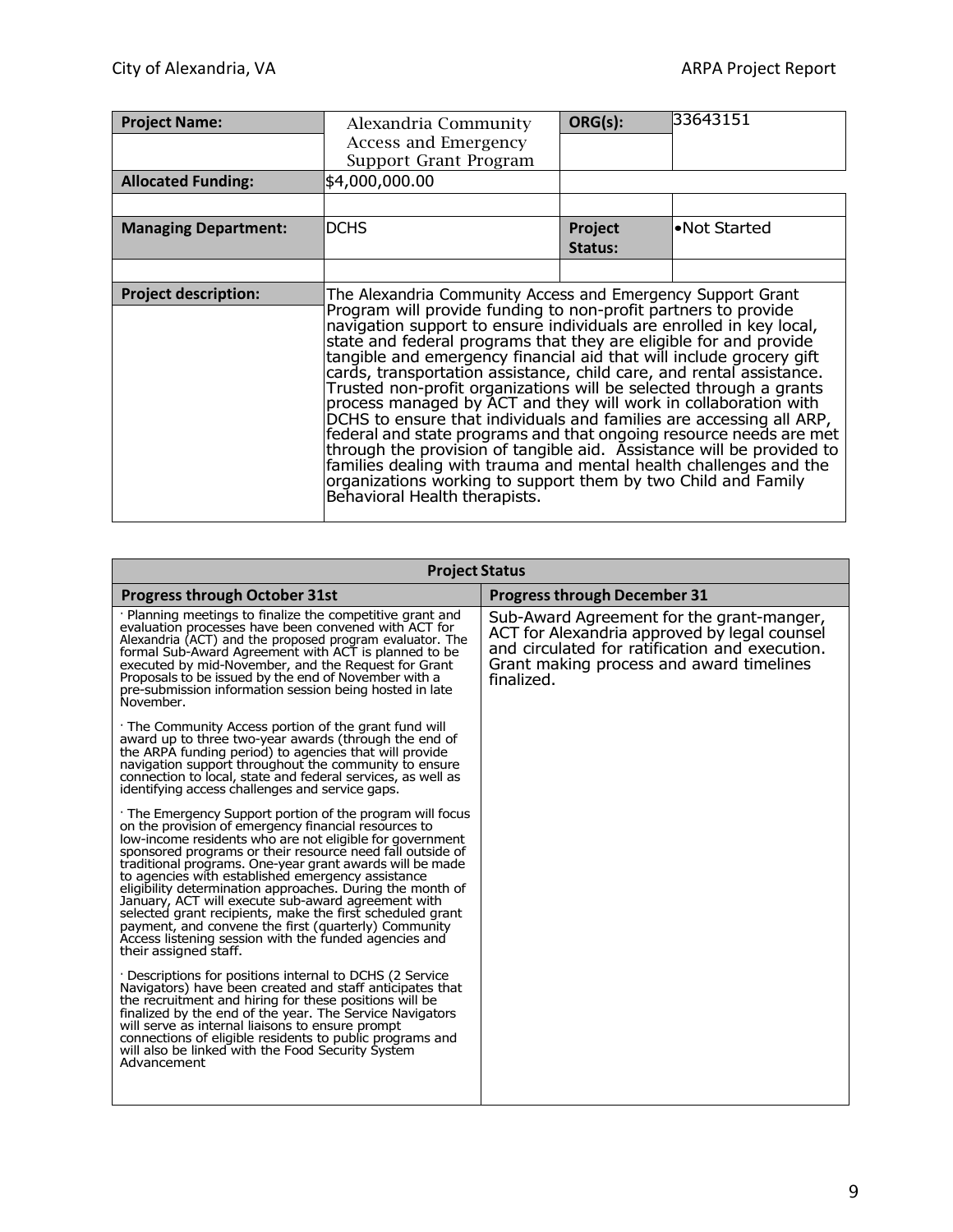| <b>Project Name:</b>        | <b>Rental Resiliency</b>                                                                                                                                                                                                                                                                                                                                                                                                                                                                                                                              | ORG(s):            | 33603174                                  |
|-----------------------------|-------------------------------------------------------------------------------------------------------------------------------------------------------------------------------------------------------------------------------------------------------------------------------------------------------------------------------------------------------------------------------------------------------------------------------------------------------------------------------------------------------------------------------------------------------|--------------------|-------------------------------------------|
|                             |                                                                                                                                                                                                                                                                                                                                                                                                                                                                                                                                                       |                    |                                           |
| <b>Allocated Funding:</b>   | \$312,000.00                                                                                                                                                                                                                                                                                                                                                                                                                                                                                                                                          |                    |                                           |
|                             |                                                                                                                                                                                                                                                                                                                                                                                                                                                                                                                                                       |                    |                                           |
| <b>Managing Department:</b> | HOU                                                                                                                                                                                                                                                                                                                                                                                                                                                                                                                                                   | Project<br>Status: | $\cdot$ Completed less than<br>50 percent |
|                             |                                                                                                                                                                                                                                                                                                                                                                                                                                                                                                                                                       |                    |                                           |
| <b>Project description:</b> | Bilingual+ Temp staff to supplement capacity of Housing's Landlord<br>Tenant Division, from $7/1/21$ through $12/31/24$ related to issues.<br>Staff will work onsite or in field with at-risk renters (1) to prevent<br>evictions; (2) mediate LT issues and/or repayment plans; and (3)<br>identify/navigate other emergency response/recovery resources to<br>ensure renter households can access and maintains long term housing<br>stability and security. Will provide additional support for DCHS<br>response and recovery initiatives as well. |                    |                                           |

| <b>Project Status</b>                                                                                                                                                                                                                                                                                      |                                                                                                                                                                                                                                                                                                                                                                                                                                                 |  |  |
|------------------------------------------------------------------------------------------------------------------------------------------------------------------------------------------------------------------------------------------------------------------------------------------------------------|-------------------------------------------------------------------------------------------------------------------------------------------------------------------------------------------------------------------------------------------------------------------------------------------------------------------------------------------------------------------------------------------------------------------------------------------------|--|--|
| <b>Progress through October 31st</b>                                                                                                                                                                                                                                                                       | <b>Progress through December 31</b>                                                                                                                                                                                                                                                                                                                                                                                                             |  |  |
| FT bilingual staff has been working to assist<br>tenants and landlords in applying for rental<br>assistance and to access other emergency<br>resources (in coordination with DCHS) since<br>July 1, 2021. Outreach at Courthouse and<br>onsite (at properties) as needed, as well as at<br>Housing Office. | The Office of Housing hired a<br>Spanish-Bilingual staff member in the Landlord<br>Tenant Division. This individual worked<br>directly with residents in the community at<br>partner locations, serving the Spanish,<br>bilingual community with rent relief<br>applications and directing them to other City<br>resources. This position also allowed the<br>Office of Housing to mediate additional<br>concerns between landlord and tenants. |  |  |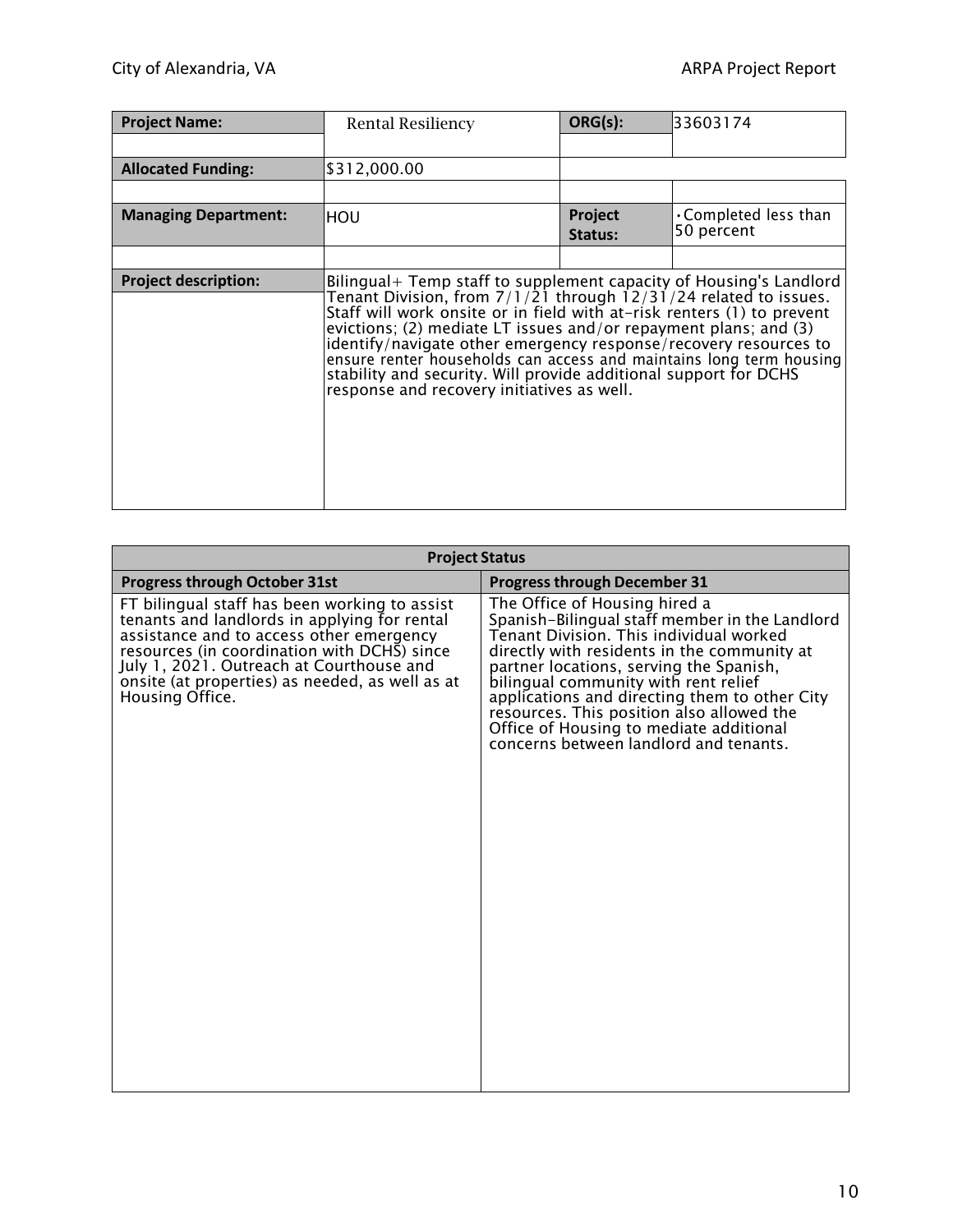| <b>Project Name:</b>        | Alexandria Guaranteed<br>BasicIncome Pilot                                                                                                                                                                                                                                                                                                                                                                                                                                                                                                                                                                                                                                                                                               | ORG(s):            | 33643160                           |
|-----------------------------|------------------------------------------------------------------------------------------------------------------------------------------------------------------------------------------------------------------------------------------------------------------------------------------------------------------------------------------------------------------------------------------------------------------------------------------------------------------------------------------------------------------------------------------------------------------------------------------------------------------------------------------------------------------------------------------------------------------------------------------|--------------------|------------------------------------|
| <b>Allocated Funding:</b>   | \$3,000,000.00                                                                                                                                                                                                                                                                                                                                                                                                                                                                                                                                                                                                                                                                                                                           |                    |                                    |
|                             |                                                                                                                                                                                                                                                                                                                                                                                                                                                                                                                                                                                                                                                                                                                                          |                    |                                    |
| <b>Managing Department:</b> | <b>DCHS</b>                                                                                                                                                                                                                                                                                                                                                                                                                                                                                                                                                                                                                                                                                                                              | Project<br>Status: | •Completed less than<br>50 percent |
|                             |                                                                                                                                                                                                                                                                                                                                                                                                                                                                                                                                                                                                                                                                                                                                          |                    |                                    |
| <b>Project description:</b> | A monthly cash transfer of \$500 on a pre-loaded debit card would be<br>provided to approximately 150 families for 24 months. Participants<br>would be supported through case management to help families<br>establish goals, navigate systems, and fully participate in the pilot.<br>A research partner will assist with the monitoring of outcomes and<br>assess the program's impact. This would provide a comprehensive<br>understanding of if/how participants achieve greater economic<br>stability and the implications for future investments in programs<br>designed to reduce poverty. In addition, research partners would<br>help surface insights that will lead to improvement in Alexandria's<br>human services systems. |                    |                                    |

| <b>Project Status</b>                                                                                                                                                                                                                                                                                                                                                                                                                                                                                                                                                                                                                                                                                                                                                                                                                                                                                                                                                                                                                                                   |                                                                                                                                                                                                                                                                                                                                                                        |  |  |
|-------------------------------------------------------------------------------------------------------------------------------------------------------------------------------------------------------------------------------------------------------------------------------------------------------------------------------------------------------------------------------------------------------------------------------------------------------------------------------------------------------------------------------------------------------------------------------------------------------------------------------------------------------------------------------------------------------------------------------------------------------------------------------------------------------------------------------------------------------------------------------------------------------------------------------------------------------------------------------------------------------------------------------------------------------------------------|------------------------------------------------------------------------------------------------------------------------------------------------------------------------------------------------------------------------------------------------------------------------------------------------------------------------------------------------------------------------|--|--|
| <b>Progress through October 31st</b>                                                                                                                                                                                                                                                                                                                                                                                                                                                                                                                                                                                                                                                                                                                                                                                                                                                                                                                                                                                                                                    | <b>Progress through December 31</b>                                                                                                                                                                                                                                                                                                                                    |  |  |
| The Pilot has been named ARISE--Alexandria's Recurring<br>Income for Success and Equity.<br>As of October 2021, most critical programmatic design<br>considerations have been completed. These have been<br>based on model research, including meeting with eight<br>national Guaranteed Income projects (see below) to<br>identify key elements, barriers, and resources. In addition,<br>advisement from Ideas42 (a social science consultancy) on<br>the initial design and execution of the community survey<br>process with target populations concluded in late summer<br>2021, giving Alexandria DCHS valuable feedback on how to<br>contact target populations within the City of Alexandria.<br>As an outcome of that consultation process, Alexandria<br>DCHS distributed surveys to residents who represent<br>target populations in consultation with trusted<br>community partners. Data gathered from the survey<br>process revealed important insights on the social,<br>material, financial, and overall health circumstances of<br>target populations. | 1. Formal notification from VDSS on the<br>benefits impacted by the cash payment.<br>2. Submitted recruitment package for lead<br>staff to DCHS HR.<br>3. Identified eligibility criteria<br>4. Funding secured by community partner for<br>engagement of communications firm<br>5. Met with Procurement to determine the<br>process to secure a disbursement partner. |  |  |
| · Dr. Sandra Crewe, Dean of Howard University School of<br>Social Work, and her team of PH.D. students provided an<br>in-depth analysis and feedback on the survey responses.<br>This information will be used to refine and target ARISE<br>to populations that meet the income eligibility criteria. A<br>prospective applicant must be at or below 50% of the U.S.<br>Department of Housing and Urban Development's (HUD)<br>Area Median Income threshold. Prior to and during the GIP<br>application process there will be targeted communication<br>to the residents living in Alexandria's HUD designated<br>Qualified Census Tracts (QCTs).<br>Challenges that have emerged include the change in the<br>research partner status with Mayors for a Guaranteed<br>Income (whose alternative evaluation cost proposal was<br>high) as well as Policy Authority related to Federal<br>Programs. These have caused delays and alternatives are<br>being pursued.                                                                                                     |                                                                                                                                                                                                                                                                                                                                                                        |  |  |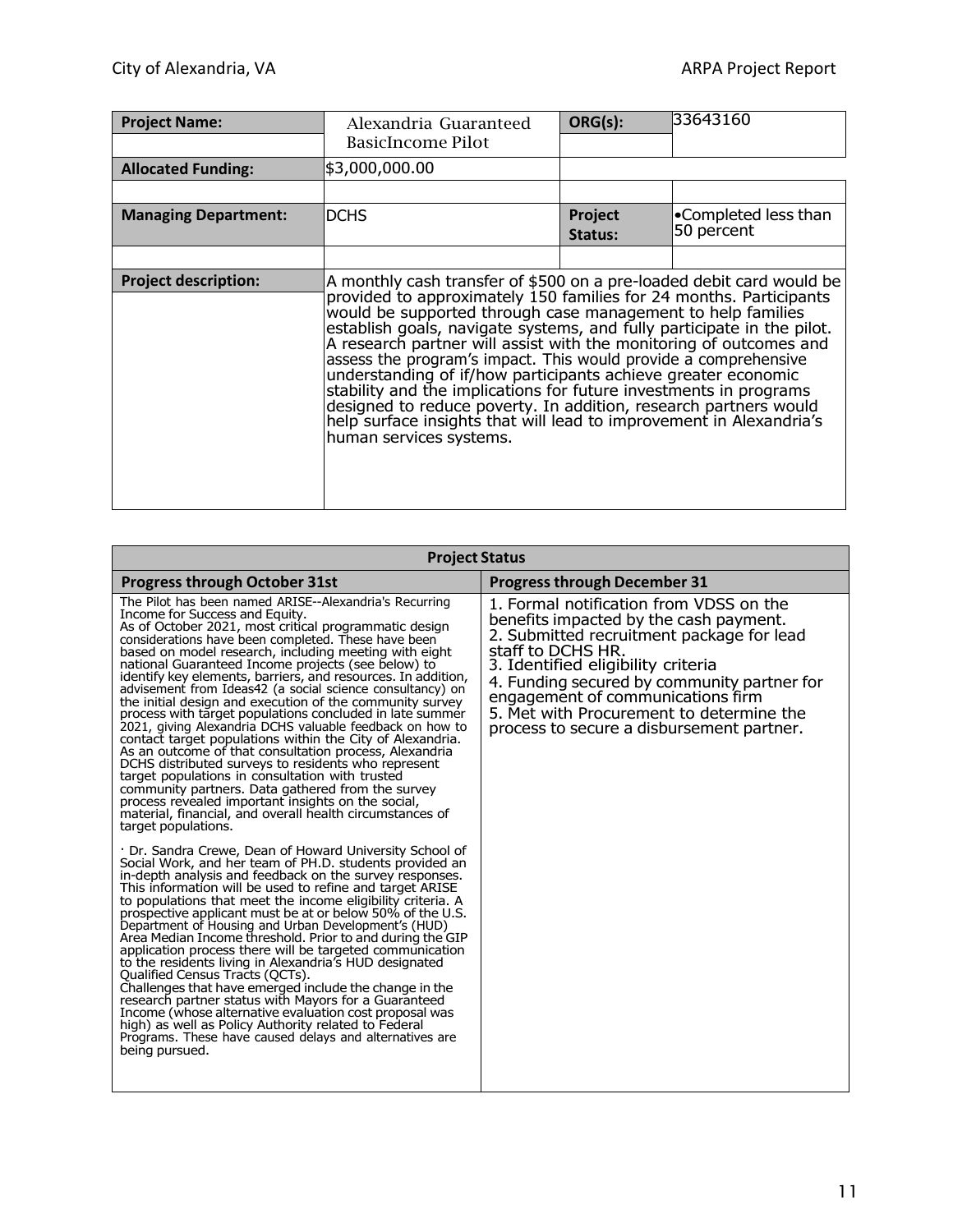| <b>Project Name:</b>        | Alexandria Library Mobile<br>Hotspot Lending Program                                                                                                                                                                                                                                                                                                                                                                                                                                                      | ORG(s):            | Pending                                 |
|-----------------------------|-----------------------------------------------------------------------------------------------------------------------------------------------------------------------------------------------------------------------------------------------------------------------------------------------------------------------------------------------------------------------------------------------------------------------------------------------------------------------------------------------------------|--------------------|-----------------------------------------|
| <b>Allocated Funding:</b>   | \$20,000.00                                                                                                                                                                                                                                                                                                                                                                                                                                                                                               |                    |                                         |
|                             |                                                                                                                                                                                                                                                                                                                                                                                                                                                                                                           |                    |                                         |
| <b>Managing Department:</b> | Libraries                                                                                                                                                                                                                                                                                                                                                                                                                                                                                                 | Project<br>Status: | $\cdot$ Completed 50<br>percent or more |
|                             |                                                                                                                                                                                                                                                                                                                                                                                                                                                                                                           |                    |                                         |
| <b>Project description:</b> | The Alexandria Library will lend free mobile hotspots to cardholders<br>to broaden Internet Access to residents impacted by the COVID-19<br>Pandemic. The mobile hotspots will support remote working,<br>learning, and applying for employment, benefits, and services<br>offered by local nonprofits for those customers without Internet<br>access at home. While ACPS circulates hotspots to students,<br>working parents and residents without children need access to<br>reliable internet as well. |                    |                                         |

| <b>Project Status</b>                                                                                                                                                                                                                                                                                                                                       |                                                                                                                                               |
|-------------------------------------------------------------------------------------------------------------------------------------------------------------------------------------------------------------------------------------------------------------------------------------------------------------------------------------------------------------|-----------------------------------------------------------------------------------------------------------------------------------------------|
| <b>Progress through October 31st</b>                                                                                                                                                                                                                                                                                                                        | <b>Progress through December 31</b>                                                                                                           |
| Library has signed a contract with Verizon and<br>taken delivery of the Mobile Hotspots,<br>accessories, and management software. The<br>circulation procedures, survey, and orientation<br>tools for staff and public are completed.<br>Training and the marketing campaign are<br>underway, with a tentative roll out for the<br>December holiday season. | 50 Hotspots were purchases, cataloged, and<br>began circulating on December 13, 2021. As of<br>12/31, we had a total of 61 checkout sessions. |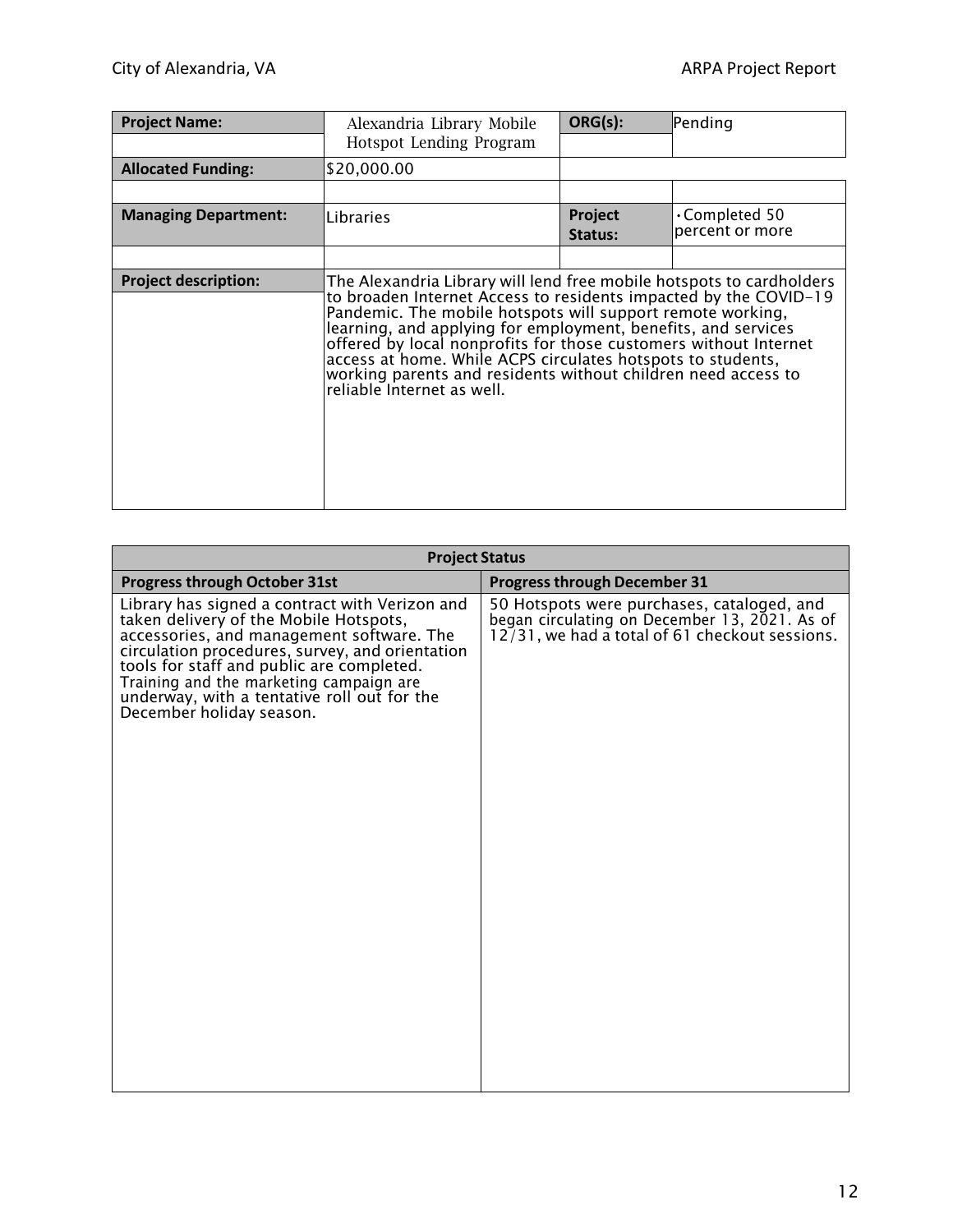| <b>Project Name:</b>        | Digital Equity Plan                                                                                                                                                                                                                                                                                                                                                             | ORG(s):            | Pending                                   |
|-----------------------------|---------------------------------------------------------------------------------------------------------------------------------------------------------------------------------------------------------------------------------------------------------------------------------------------------------------------------------------------------------------------------------|--------------------|-------------------------------------------|
|                             |                                                                                                                                                                                                                                                                                                                                                                                 |                    |                                           |
| <b>Allocated Funding:</b>   | \$120,000.00                                                                                                                                                                                                                                                                                                                                                                    |                    |                                           |
|                             |                                                                                                                                                                                                                                                                                                                                                                                 |                    |                                           |
| <b>Managing Department:</b> | <b>PZ</b>                                                                                                                                                                                                                                                                                                                                                                       | Project<br>Status: | $\cdot$ Completed less than<br>50 percent |
|                             |                                                                                                                                                                                                                                                                                                                                                                                 |                    |                                           |
| <b>Project description:</b> | This project will develop a Digital Equity Plan to identify<br>infrastructure, device, and digital literacy barriers in the community.<br>Through community engagement, research on best practices, and a<br>gap analysis, this plan will inform the City on both short and<br>long-term recommendations to help close the digital divide and<br>increase technological access. |                    |                                           |

| <b>Project Status</b>                                                                                                                                                                                             |                                                                                                          |  |  |
|-------------------------------------------------------------------------------------------------------------------------------------------------------------------------------------------------------------------|----------------------------------------------------------------------------------------------------------|--|--|
| Progress through October 31st                                                                                                                                                                                     | <b>Progress through December 31</b>                                                                      |  |  |
| We are currently developing an agreement<br>with Computer Core to operate a community<br>help desk for City residents. We are also<br>developing an RFP for a contractor to assist<br>with a Digital Equity Plan. | RFP for Digital Equity Plan complete and<br>submitted to procurement.<br>MOU for Computer Core complete. |  |  |
|                                                                                                                                                                                                                   |                                                                                                          |  |  |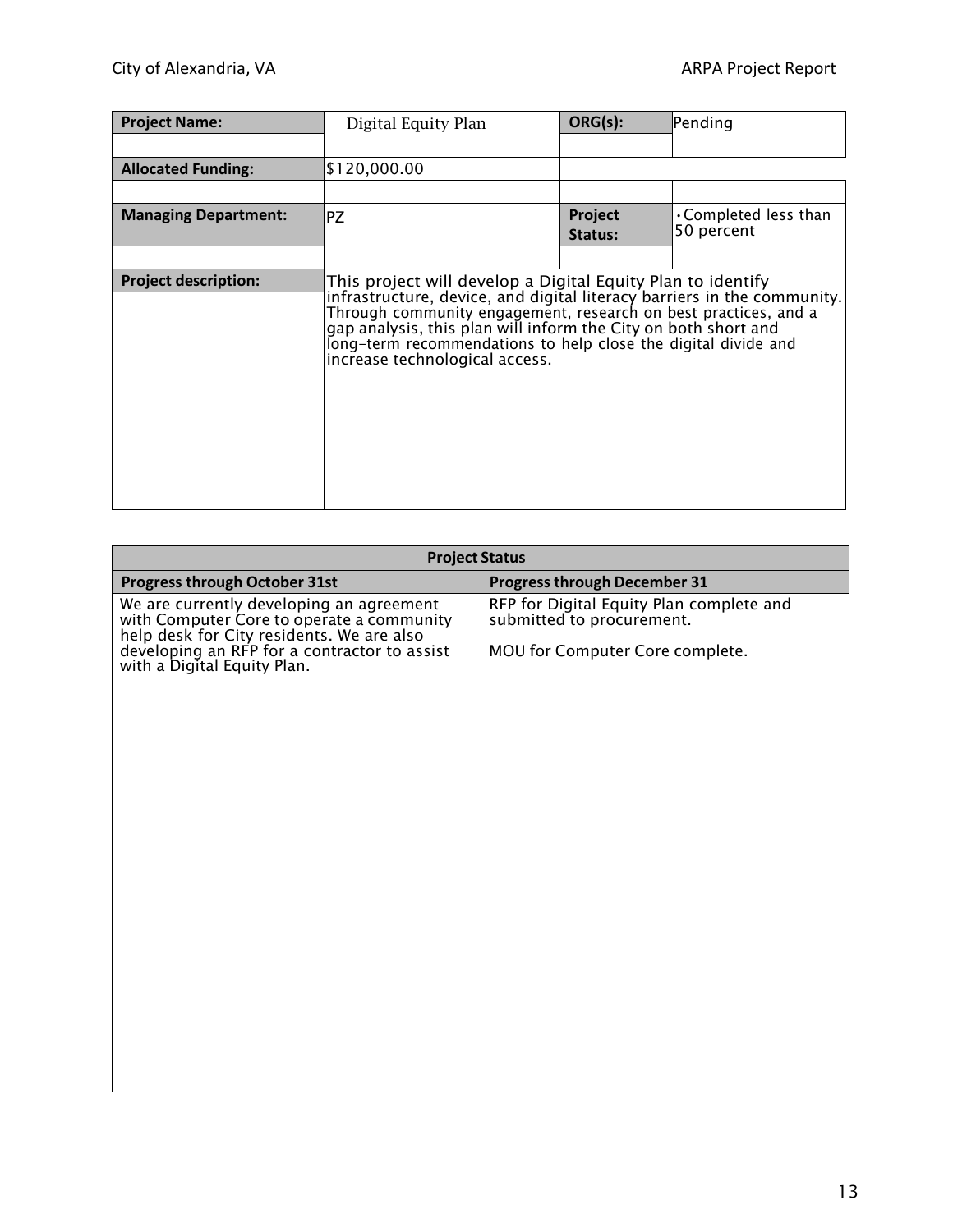| <b>Project Name:</b>        | Alexandria Library Outdoor<br>Programs & Job Skills<br>Workshops                                                                                                                                                                                                                                                                                                                                                                                                                                                 | ORG(s):                   | Pending                                 |
|-----------------------------|------------------------------------------------------------------------------------------------------------------------------------------------------------------------------------------------------------------------------------------------------------------------------------------------------------------------------------------------------------------------------------------------------------------------------------------------------------------------------------------------------------------|---------------------------|-----------------------------------------|
| <b>Allocated Funding:</b>   | \$24,000.00                                                                                                                                                                                                                                                                                                                                                                                                                                                                                                      |                           |                                         |
|                             |                                                                                                                                                                                                                                                                                                                                                                                                                                                                                                                  |                           |                                         |
| <b>Managing Department:</b> | Libraries                                                                                                                                                                                                                                                                                                                                                                                                                                                                                                        | <b>Project</b><br>Status: | $\cdot$ Completed 50<br>percent or more |
|                             |                                                                                                                                                                                                                                                                                                                                                                                                                                                                                                                  |                           |                                         |
| <b>Project description:</b> | As COVID-19 restrictions are being lifted, the Library would like to<br>reconnect with customers and job seekers through offering free<br>outdoor programming in addition to our planned virtual offerings.<br>Alexandria Library would use funding to hire presenters to host<br>programs, workshops, and displays for all age groups outside on<br>library property, at local parks, and at other outdoor venues offered<br>by our partners. Supplies for staff-led programming is being<br>requested as well. |                           |                                         |

| <b>Project Status</b>                                                                                                                                                                                                                                                                                                                                                                                                                                                                                                                                                                                                                                                                                                                       |                                                                                                                                                                                                                                                                                                                                                                                                                                                                                                                                                                                                              |  |  |
|---------------------------------------------------------------------------------------------------------------------------------------------------------------------------------------------------------------------------------------------------------------------------------------------------------------------------------------------------------------------------------------------------------------------------------------------------------------------------------------------------------------------------------------------------------------------------------------------------------------------------------------------------------------------------------------------------------------------------------------------|--------------------------------------------------------------------------------------------------------------------------------------------------------------------------------------------------------------------------------------------------------------------------------------------------------------------------------------------------------------------------------------------------------------------------------------------------------------------------------------------------------------------------------------------------------------------------------------------------------------|--|--|
| <b>Progress through October 31st</b>                                                                                                                                                                                                                                                                                                                                                                                                                                                                                                                                                                                                                                                                                                        | <b>Progress through December 31</b>                                                                                                                                                                                                                                                                                                                                                                                                                                                                                                                                                                          |  |  |
| Library hosted more than 260 programs with<br>over 3,100 attendees between September 1<br>and October 31,2021, with limited programs<br>scheduled for the winter months. Serious<br>outdoor programming will resume in the<br>Spring. Program evaluations show 86 % of<br>survey respondents reported the programs<br>were Satisfactory or Very Satisfactory and<br>81% reported positive outcomes.<br>Bike Tour Comment: "Fun way to learn more<br>about the city while engaging in a fun activity<br>outdoors - love the library staff's enthusiasm<br>and hope this becomes a regular fall (and<br>Spring!) activity!"<br>Fix it Clinic: "Great event for community<br>building." I am encouraging another agency to<br>replicate this." | We have held a total 77 outdoor programs,<br>with 3590 attendees. As of December 31,<br>2021 the programs had an overall<br>satisfactory/very satisfactory rate of 81%.<br>Some outcome comments have included : "Fun<br>way to learn more about the city while<br>engaging in a fun activity outdoors $-$ love the<br>library staff's enthusiasm and hope this<br>becomes a regular fall (and Spring!) activity!"<br>from an attendee at the Bike Tour. (or "Great<br>event for community building" or "very good. I<br>am encouraging another agency to replicate<br>this," from the Fix-it Clinic at BA.) |  |  |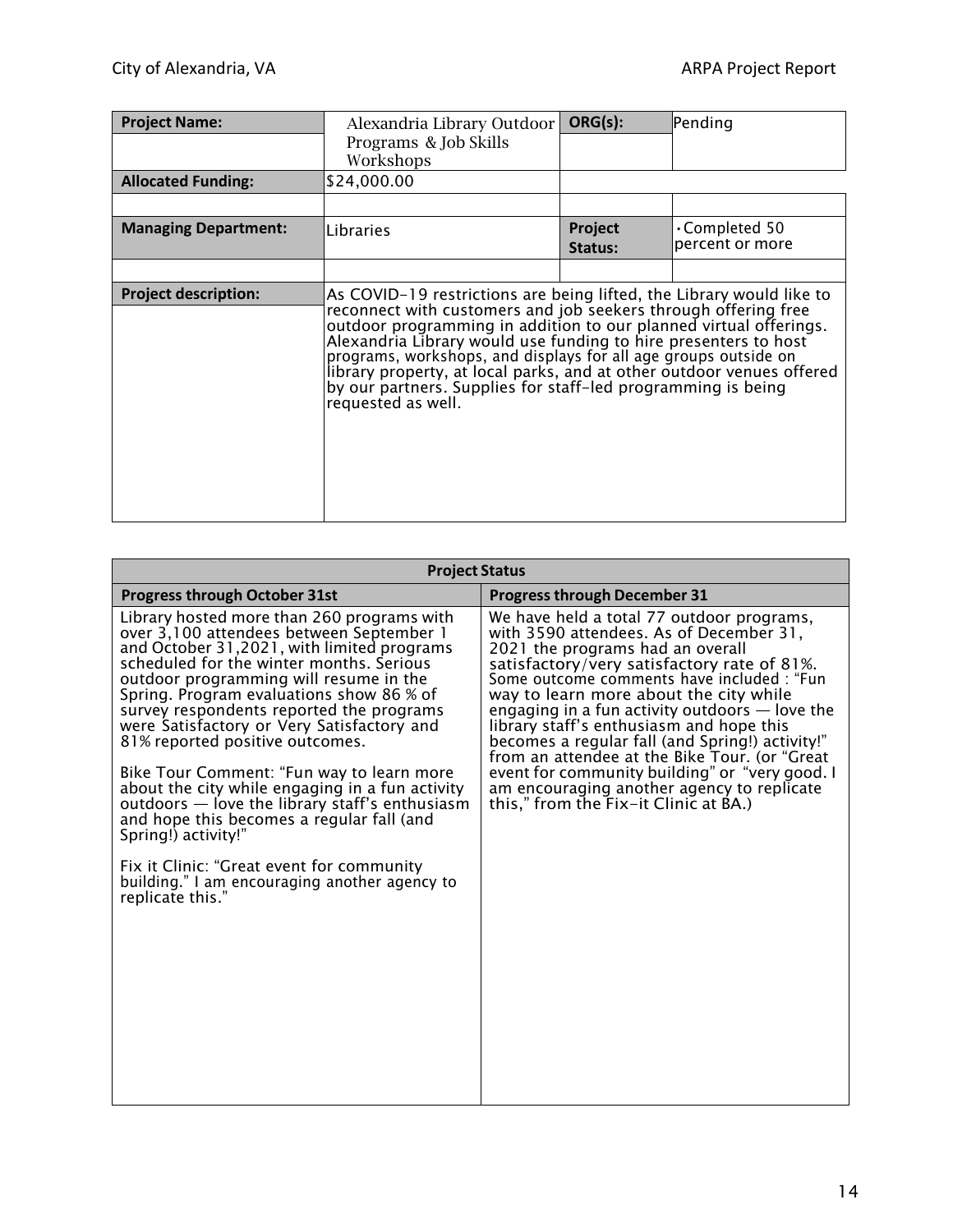| <b>Project Name:</b>        | Re-employment and<br>UpskillingProject                                                                                                                                                                                                                                                                                                                                                                                                                                                                                                                                                                                                                                                                                                                                                                                                                                                                                                                                                                                                                                                                                                                                                  | ORG(s):            | 33643153                           |
|-----------------------------|-----------------------------------------------------------------------------------------------------------------------------------------------------------------------------------------------------------------------------------------------------------------------------------------------------------------------------------------------------------------------------------------------------------------------------------------------------------------------------------------------------------------------------------------------------------------------------------------------------------------------------------------------------------------------------------------------------------------------------------------------------------------------------------------------------------------------------------------------------------------------------------------------------------------------------------------------------------------------------------------------------------------------------------------------------------------------------------------------------------------------------------------------------------------------------------------|--------------------|------------------------------------|
| <b>Allocated Funding:</b>   | \$1,120,000.00                                                                                                                                                                                                                                                                                                                                                                                                                                                                                                                                                                                                                                                                                                                                                                                                                                                                                                                                                                                                                                                                                                                                                                          |                    |                                    |
|                             |                                                                                                                                                                                                                                                                                                                                                                                                                                                                                                                                                                                                                                                                                                                                                                                                                                                                                                                                                                                                                                                                                                                                                                                         |                    |                                    |
| <b>Managing Department:</b> | <b>DCHS</b>                                                                                                                                                                                                                                                                                                                                                                                                                                                                                                                                                                                                                                                                                                                                                                                                                                                                                                                                                                                                                                                                                                                                                                             | Project<br>Status: | •Completed less than<br>50 percent |
|                             |                                                                                                                                                                                                                                                                                                                                                                                                                                                                                                                                                                                                                                                                                                                                                                                                                                                                                                                                                                                                                                                                                                                                                                                         |                    |                                    |
| <b>Project description:</b> | "The Re-Employment and Up-Skilling initiative will continue the efforts<br>from the 2020 CARES ACT Work Based Learning Pilot Program by helping<br>Alexandrian residents get back to work with increased skill levels and wages.<br>This initiative will utilize innovative and practical strategies that include<br>work-based learning (WBL), Vocation-based English for Speakers of Other<br>Languages (V-ESOL) training, Digital Literacy and Equity for Employment,<br>expansion of the Summer Youth Employment Program and access to<br>supportive services. Working closely with businesses, this project will create<br>a win-win opportunity for job seekers and employers. Participants will earn<br>as they learn, and hosting companies will receive support and a chance to<br>assess a good fit before making a hiring decision on a prospective employee.<br>Those with limited English language proficiency will be connected to<br>training programs in and around the city and receive individualized and<br>group-based support. This initiative will play an essential role in supporting<br>Alexandria residents with opportunities for upward economic mobility." |                    |                                    |

| <b>Project Status</b>                                                                                                                                                                                                                                                                                                                                                                                                                                                                                                                                                                                                                                                                                                                                                                                                                                                                                                                                                                                                                                                                                                                                                                                                                                                                                                                                          |                                                                                                                                                                                                                                                                                                                                                                                                                                                                                                                                                                                                                                                                                                                                                                                                                                                                                                         |  |
|----------------------------------------------------------------------------------------------------------------------------------------------------------------------------------------------------------------------------------------------------------------------------------------------------------------------------------------------------------------------------------------------------------------------------------------------------------------------------------------------------------------------------------------------------------------------------------------------------------------------------------------------------------------------------------------------------------------------------------------------------------------------------------------------------------------------------------------------------------------------------------------------------------------------------------------------------------------------------------------------------------------------------------------------------------------------------------------------------------------------------------------------------------------------------------------------------------------------------------------------------------------------------------------------------------------------------------------------------------------|---------------------------------------------------------------------------------------------------------------------------------------------------------------------------------------------------------------------------------------------------------------------------------------------------------------------------------------------------------------------------------------------------------------------------------------------------------------------------------------------------------------------------------------------------------------------------------------------------------------------------------------------------------------------------------------------------------------------------------------------------------------------------------------------------------------------------------------------------------------------------------------------------------|--|
| <b>Progress through October 31st</b>                                                                                                                                                                                                                                                                                                                                                                                                                                                                                                                                                                                                                                                                                                                                                                                                                                                                                                                                                                                                                                                                                                                                                                                                                                                                                                                           | <b>Progress through December 31</b>                                                                                                                                                                                                                                                                                                                                                                                                                                                                                                                                                                                                                                                                                                                                                                                                                                                                     |  |
| The Workforce Development Center's ARPA team has<br>finalized outreach materials, eligibility documents, and<br>both participant and employer survey enrollment<br>applications for the components of the grant including<br>ESL, Digital Literacy, Supportive Services, and Work-Based<br>Learning. Over the next 2 months, the team will begin<br>hosting Re-employment and Upskilling Initiative (RUI)<br>Information Sessions for Work Based Learning, matching<br>businesses with WBL participants, and meeting with<br>partners for digital literacy and ESL classes to ensure<br>participant registration for upcoming semesters.                                                                                                                                                                                                                                                                                                                                                                                                                                                                                                                                                                                                                                                                                                                       | As of December 31, 201 the following milestones<br>have been reached:<br>• Finalized outreach materials for residents and<br>businesses in the following categories: Work-Based<br>Learning (WBL), Digital Literacy (DL) and English as<br>a Second Language (ESL)<br>• Finalized ARPA posting with Human Resources for<br>2 ARPA funded positions<br>. Reviewed online vendors and product offerings for<br>Digital Literacy program and made selection based<br>off quality and price and purchased 25 laptops                                                                                                                                                                                                                                                                                                                                                                                        |  |
| Employment and Training Specialists (2) Job Descriptions<br>created, anticipating recruitment and selection in<br>November.<br>. The team has begun process mapping for outreach and<br>enrollment. Outreach materials have been created which<br>include Work Based Learning (WBL) Orientation video,<br>program flyer, Power Point Presentation, and survey<br>monkey questionnaire for businesses interested in<br>participating. A survey monkey application has also been<br>created for WBL participants that includes demographics<br>which are important for data tracking purposes and<br>ensuring we are serving our diverse residents who would<br>most benefit from the program.<br>Working to engage community stakeholders for<br>additional support, referrals, placements as well as<br>support in determining the needs within our community<br>and closely working together to ensure we are effectively<br>engaging as well as innovating along the way. Upcoming<br>meetings with City of Alexandria Library to create virtual<br>workforce development spaces to ensure we are<br>increasing accessibility opportunities, Computer Core for<br>Digital Literacy component of the initiative, ACPS,<br>Resettlement Agencies, and Building Momentum and ACT<br>Alexandria to support our efforts in expanding the<br>summer youth program. | •123 completed the Smart Sheet application for<br>Work Based Learning<br>•Began identifying and securing agreements with<br>WBL participating businesses, 36 Businesses<br>completed the Smart Sheet Business Interest<br>Survey in December<br>•8 Work Based Learning orientations occurred<br>virtually during the month of December to inform<br>potential participants of the program and process<br>• After attending the orientation participants had<br>the opportunity to sign up for a Work Based<br>Learning interview, 35 clients were interviewed for<br>the program during the month of December<br>•Program is set to launch on January 3rd, 2022<br>-Current goal is to have 14 clients enrolled in<br>Work Based learning 20 Clients enrolled in Digital<br>Literacy and 15 clients enrolled in ESL by the end of<br>January of 2022 and we are currently on track to<br>meet this goal |  |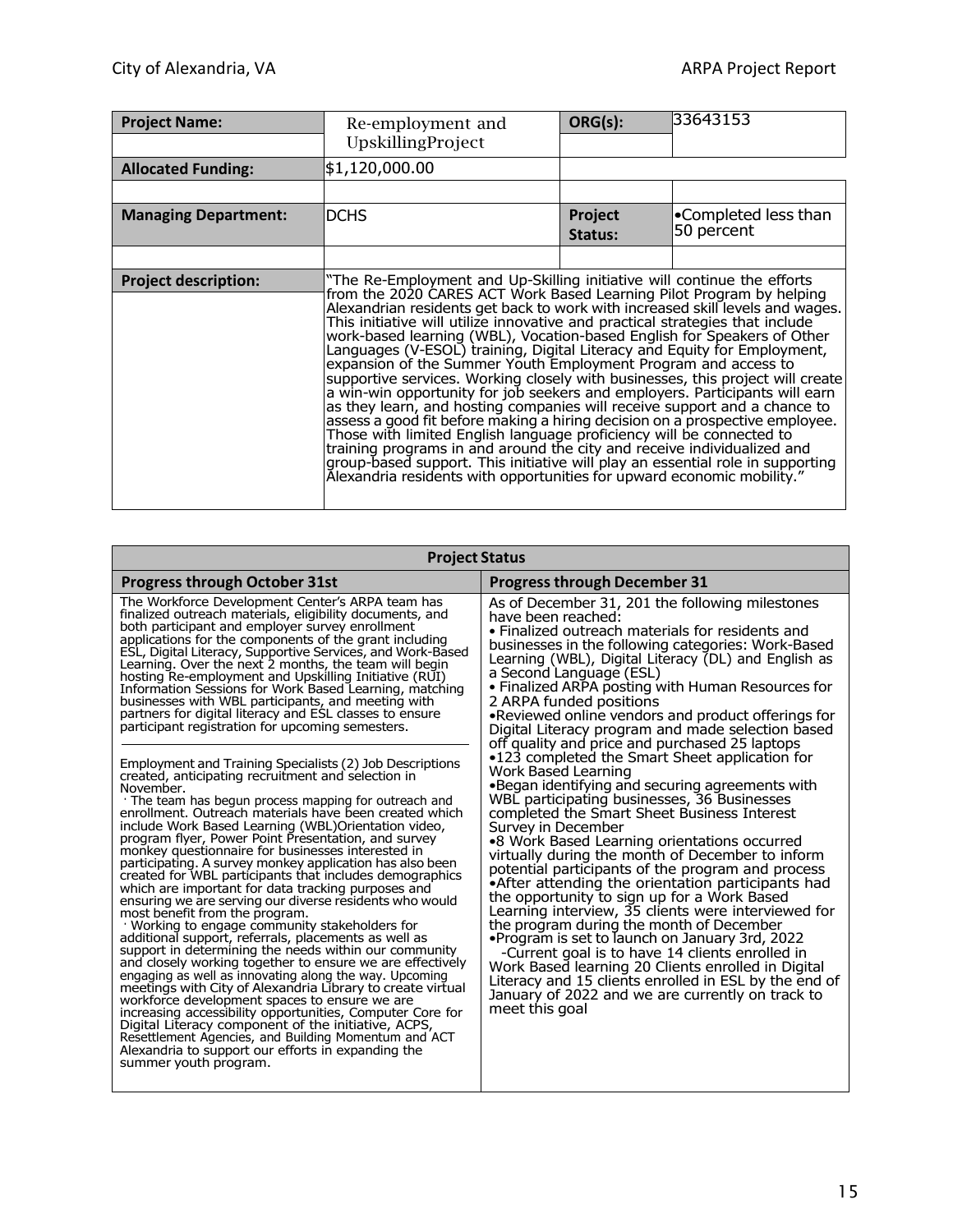| <b>Project Name:</b>        | New Business Support<br>Programs                                                                                                                                                                                                                       | ORG(s):            | Pending       |
|-----------------------------|--------------------------------------------------------------------------------------------------------------------------------------------------------------------------------------------------------------------------------------------------------|--------------------|---------------|
| <b>Allocated Funding:</b>   | \$280,000.00                                                                                                                                                                                                                                           |                    |               |
|                             |                                                                                                                                                                                                                                                        |                    |               |
| <b>Managing Department:</b> | <b>AEDP</b>                                                                                                                                                                                                                                            | Project<br>Status: | . Not Started |
|                             |                                                                                                                                                                                                                                                        |                    |               |
| <b>Project description:</b> | Support the creation of new businesses and jobs by providing<br>entrepreneurs with business counseling support services and<br>developing partnerships with entrepreneurial catalyst organizations<br>to support the formation and growth of startups. |                    |               |

| <b>Project Status</b>               |  |  |  |
|-------------------------------------|--|--|--|
| <b>Progress through December 31</b> |  |  |  |
| This project has not started.       |  |  |  |
|                                     |  |  |  |
|                                     |  |  |  |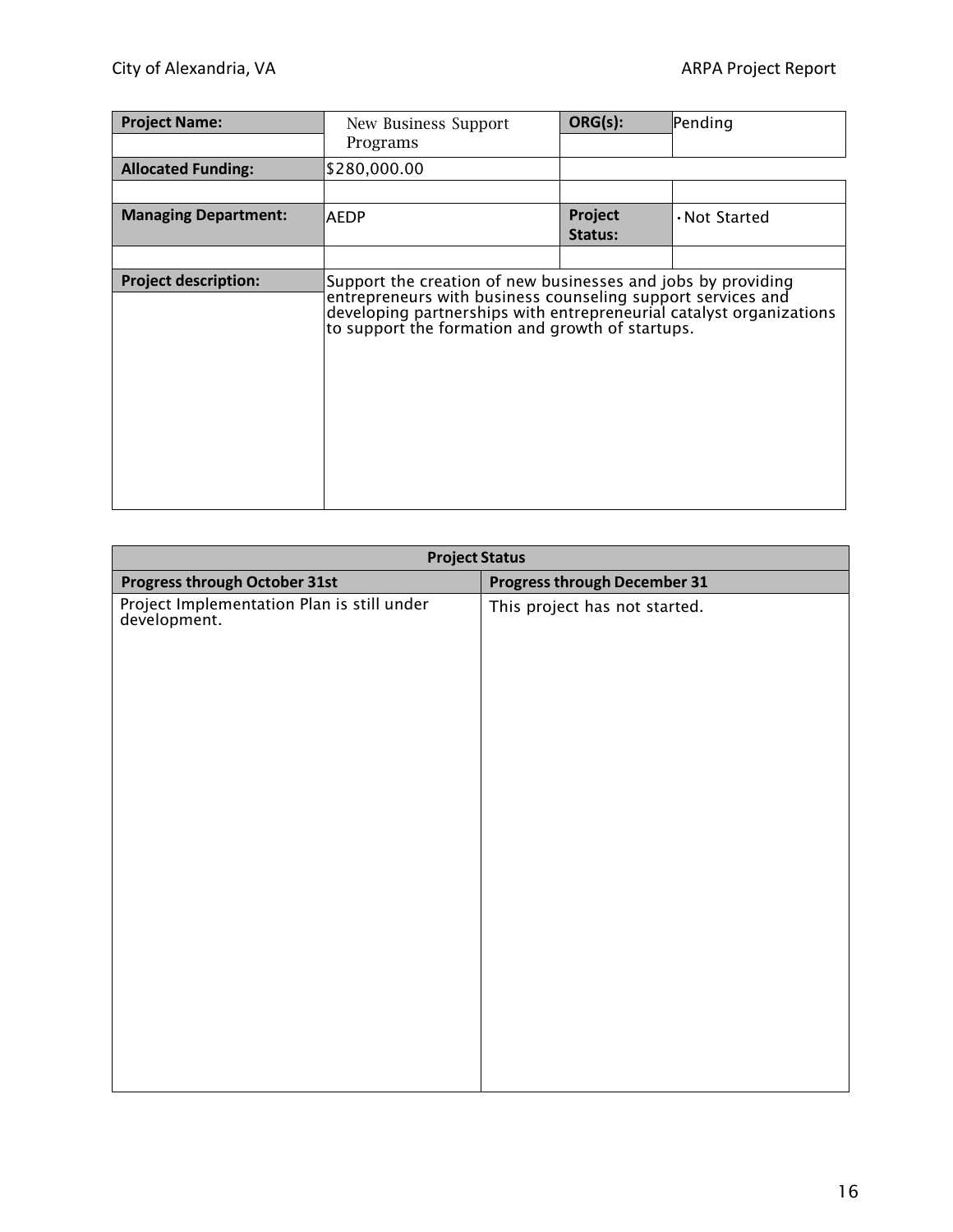| <b>Project Name:</b>        | Arlandria Chirilagua Housing                                                                                                                                                                                                                                                                                                                                                                                                                                                     | ORG(s):            | Pending       |
|-----------------------------|----------------------------------------------------------------------------------------------------------------------------------------------------------------------------------------------------------------------------------------------------------------------------------------------------------------------------------------------------------------------------------------------------------------------------------------------------------------------------------|--------------------|---------------|
|                             | Cooperative Improvement<br>llnitiative                                                                                                                                                                                                                                                                                                                                                                                                                                           |                    |               |
| <b>Allocated Funding:</b>   | \$50,000.00                                                                                                                                                                                                                                                                                                                                                                                                                                                                      |                    |               |
|                             |                                                                                                                                                                                                                                                                                                                                                                                                                                                                                  |                    |               |
| <b>Managing Department:</b> | HOU                                                                                                                                                                                                                                                                                                                                                                                                                                                                              | Project<br>Status: | . Not Started |
|                             |                                                                                                                                                                                                                                                                                                                                                                                                                                                                                  |                    |               |
| <b>Project description:</b> | City loan/grant assistance to help Arlandria Chirilagua Housing<br>Cooperative undertake necessary capital improvements to building<br>systems to improve sustainability and living conditions of housing<br>that serves 286 very low income households in Arlandria. Housing<br>staff will provide technical assistance pursuant to a physical needs<br>assessment to identify and prioritize the scope of work undertaken<br>and monitor the project as renovation progresses. |                    |               |

| <b>Project Status</b>                                                                                                                                                                                                                                                                                                                                                                                                                                                                                                                                                                                                                                                                                                                                                                                                                                                                                                                       |                                                                                                                                               |  |  |
|---------------------------------------------------------------------------------------------------------------------------------------------------------------------------------------------------------------------------------------------------------------------------------------------------------------------------------------------------------------------------------------------------------------------------------------------------------------------------------------------------------------------------------------------------------------------------------------------------------------------------------------------------------------------------------------------------------------------------------------------------------------------------------------------------------------------------------------------------------------------------------------------------------------------------------------------|-----------------------------------------------------------------------------------------------------------------------------------------------|--|--|
| <b>Progress through October 31st</b>                                                                                                                                                                                                                                                                                                                                                                                                                                                                                                                                                                                                                                                                                                                                                                                                                                                                                                        | <b>Progress through December 31</b>                                                                                                           |  |  |
| • Multiple meetings between City staff and<br>Coop board and its management staff<br>regarding potential Capital Improvement<br>Project, including ARPA requirements and<br>scope of Tranche 1 project (Capital Needs<br>Assessment).<br>.RFP soliciting bids for capital needs<br>assessment was issued and has resulted in 3<br>qualified bids, to date. These are being<br>reviewed by the Coop and City staff, and a<br>vendor will be selected soon. Property<br>inspections will be scheduled ASAP, with a<br>final report (drafts due sooner) submitted by<br>late January or sooner.<br>• Housing has completed revisions to a<br>Memorandum of Agreement template (City -<br>Coop) per guidance from the CAO. CAO is<br>anticipated to review and submit for<br>translation into Spanish. Execution NLT early<br>December.<br>. Findings of the CNA report will inform the<br>Capital Improvements priorities and scope of<br>work | MOU (Agreement) was drafted and has been<br>forwarded to the City Attorney's Office for<br>review and subsequent translation into<br>Spanish. |  |  |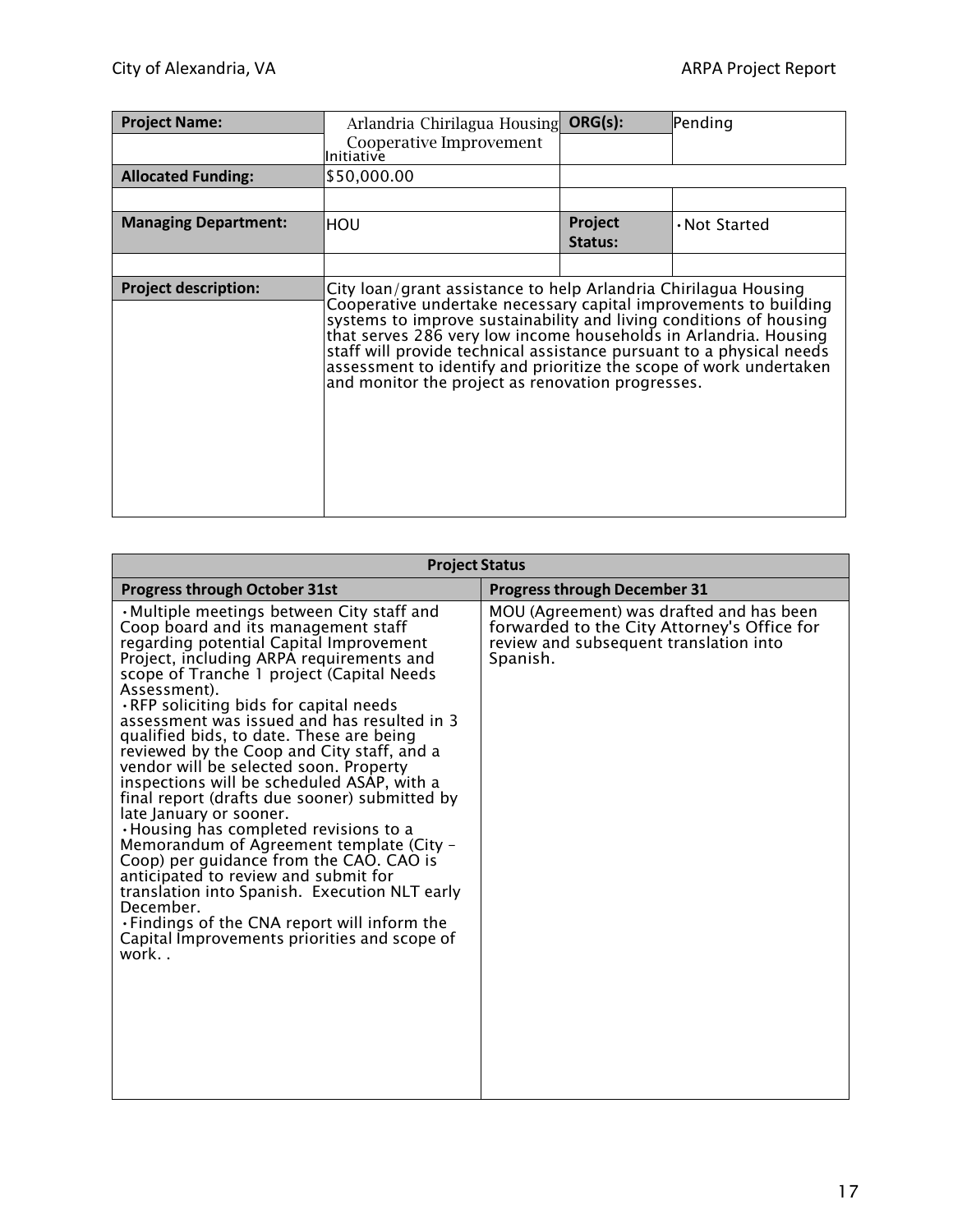| <b>Project Name:</b>        | AHDC - Arlandria                                                                                                                                                                                                                                                                          | ORG(s):            | Pending       |
|-----------------------------|-------------------------------------------------------------------------------------------------------------------------------------------------------------------------------------------------------------------------------------------------------------------------------------------|--------------------|---------------|
|                             | Community-Serving City Flex                                                                                                                                                                                                                                                               |                    |               |
|                             | Space                                                                                                                                                                                                                                                                                     |                    |               |
| <b>Allocated Funding:</b>   | \$2,000,000.00                                                                                                                                                                                                                                                                            |                    |               |
|                             |                                                                                                                                                                                                                                                                                           |                    |               |
| <b>Managing Department:</b> | HOU                                                                                                                                                                                                                                                                                       | Project<br>Status: | . Not Started |
|                             |                                                                                                                                                                                                                                                                                           |                    |               |
| <b>Project description:</b> | Funds would help plan, build out and create a reserve to expand<br>provision of City services in the Arlandria neighborhood, by<br>establishing and operating a satellite flex space within the AHDC<br>project. Onsite services might include Housing/Landlord Tenant,<br>DCHS, and AHD. |                    |               |

| <b>Project Status</b>                                                                                                                                                                                                                                                                                                                                                                                                                                                                   |                                                                                                                                                                                                                                                             |  |  |
|-----------------------------------------------------------------------------------------------------------------------------------------------------------------------------------------------------------------------------------------------------------------------------------------------------------------------------------------------------------------------------------------------------------------------------------------------------------------------------------------|-------------------------------------------------------------------------------------------------------------------------------------------------------------------------------------------------------------------------------------------------------------|--|--|
| <b>Progress through October 31st</b>                                                                                                                                                                                                                                                                                                                                                                                                                                                    | <b>Progress through December 31</b>                                                                                                                                                                                                                         |  |  |
| AHDC has furnished fit out and projected<br>operating/lease costs for City flex space<br>$(18/18)$ comprised of offices, conference<br>room and client meeting spaces, and shared<br>parking, but exclusive of TBD potential<br>additional technology costs related to hybrid<br>meeting space if requested, as well as leasing<br>cost of \$30/sf (projected to be \$60,000<br>annually for 2,000 sf of professionally<br>managed space with access to shared<br>amenities and spaces) | The Arlandria Small Area Plan update was<br>approved by City Council in December. Project<br>discussions continued with AHDC the project<br>owner. The AHDC Project (DSUP) which this a<br>component of is scheduled for PC/CC approval<br>in January 2022. |  |  |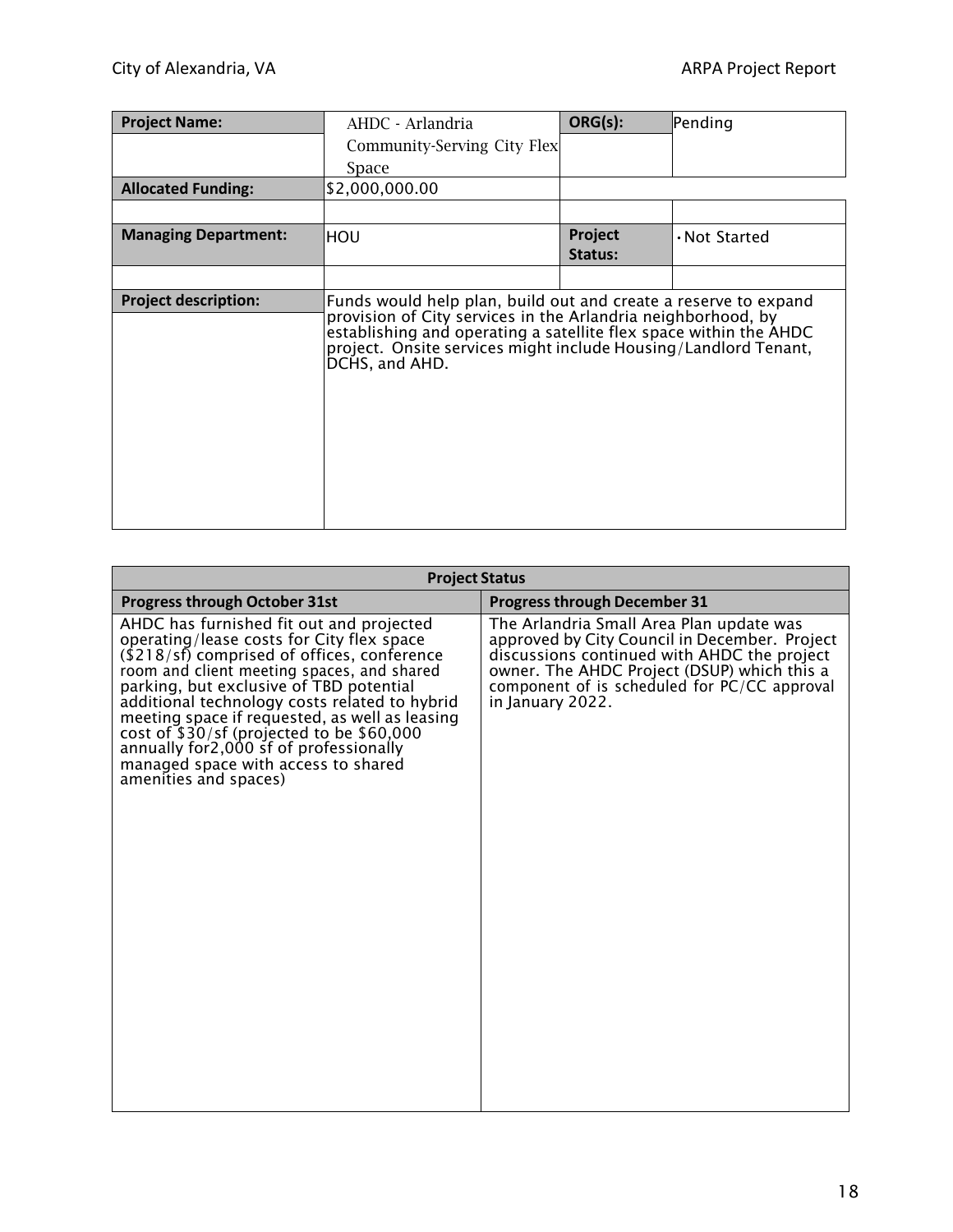| <b>Project Name:</b>        | LGBTQ & BIPOC Equity<br>Project                                                                                                                                                                                                                                                                                                                                                                                        | ORG(s):            | 33643150                           |
|-----------------------------|------------------------------------------------------------------------------------------------------------------------------------------------------------------------------------------------------------------------------------------------------------------------------------------------------------------------------------------------------------------------------------------------------------------------|--------------------|------------------------------------|
| <b>Allocated Funding:</b>   | \$253,000.00                                                                                                                                                                                                                                                                                                                                                                                                           |                    |                                    |
|                             |                                                                                                                                                                                                                                                                                                                                                                                                                        |                    |                                    |
| <b>Managing Department:</b> | <b>DCHS</b>                                                                                                                                                                                                                                                                                                                                                                                                            | Project<br>Status: | •Completed less than<br>50 percent |
|                             |                                                                                                                                                                                                                                                                                                                                                                                                                        |                    |                                    |
| <b>Project description:</b> | As research from the COVID-19 pandemic surfaces it is clear that<br>Lesbian, Gay, Bisexual, Transgender, and Queer (LGBTQ) and Black,<br>Indigenous, and People of Color (BIPOC) communities have been hit hard by the pandemic and are suffering disproportionately. This<br>project will continue essential work to build inclusive and equitable<br>services and increase awareness of City of Alexandria services. |                    |                                    |

| <b>Project Status</b>                                                                                                                                                                                                                                                                                                                                                                                                                                              |                                                                                                                                                                                                                                                                                                                                                                                                                                                                                                                                                                                                                                                                                                                                                                                                                                                                                                                                                                                                                                                                                                                                                                 |  |
|--------------------------------------------------------------------------------------------------------------------------------------------------------------------------------------------------------------------------------------------------------------------------------------------------------------------------------------------------------------------------------------------------------------------------------------------------------------------|-----------------------------------------------------------------------------------------------------------------------------------------------------------------------------------------------------------------------------------------------------------------------------------------------------------------------------------------------------------------------------------------------------------------------------------------------------------------------------------------------------------------------------------------------------------------------------------------------------------------------------------------------------------------------------------------------------------------------------------------------------------------------------------------------------------------------------------------------------------------------------------------------------------------------------------------------------------------------------------------------------------------------------------------------------------------------------------------------------------------------------------------------------------------|--|
| <b>Progress through October 31st</b>                                                                                                                                                                                                                                                                                                                                                                                                                               | <b>Progress through December 31</b>                                                                                                                                                                                                                                                                                                                                                                                                                                                                                                                                                                                                                                                                                                                                                                                                                                                                                                                                                                                                                                                                                                                             |  |
| ' Since the implementation of ARPA, the<br>LGBTQ & BIPOC Equity Project has facilitated<br>five (5) trainings with 59 City staff from<br>DCHS and the Fire Department on creating<br>inclusive and affirming spaces for LGBTQ+<br>clients/residents/colleagues. The training uses<br>an intersectional lens and highlights racial<br>equity as well as equity for LGBTQ+<br>communities.                                                                           | LGBTO & BIPOC Equity Project through 12/31/21<br>•Since the implementation of ARPA, the LGBTQ & BIPOC Equity<br>Project has facilitated 8 trainings with 76 City staff from DCHS<br>and the Fire Department on creating inclusive and affirming spaces<br>for LGBTQ+ clients/residents/colleagues. The training uses an<br>intersectional lens and centers racial equity as well as equity for<br>LGBTQ+ communities. The project will continue facilitating at<br>least one training per month and monitoring evaluation data. 90%<br>of training participants agree that they are more aware of how to<br>create a safer and more inclusive environment for LGBTQ+<br>clients/colleagues after training.                                                                                                                                                                                                                                                                                                                                                                                                                                                      |  |
| The Alexandria LGBTQ Task Force met on July<br>15 and Oct 14. Task Force members are<br>embarking on an exciting new journey to<br>enhance the leadership structure of the Task<br>Force.<br>· The Sexual Assault Center/Domestic Violence<br>Program Race and Social Equity Work Group<br>has met monthly and held bi-monthly All Staff<br>Equity Meetings to advance equity in the<br>agency. Members are normalizing<br>conversations about race and equity and | •The Alexandria LGBTQ+ Task Force met on 7/15, 10/14, and<br>12/16 with at least fifteen members in attendance per meeting<br>and included LGBTQ+ community members and non-profit leaders<br>and City of Alexandria employees. Members were present from<br>different centers/programs within DCHS, the Police Department,<br>the Sheriff's Office, the Fire Department, Safe Space NOVA,<br>AGLA, Legal Services of Northern Virginia, Alexandria City Public<br>Schools, Inova, Alexandria Health Department, Alexandria Library,<br>Impacto LGBT, etc. Task Force members have embarked on an<br>exciting new journey to enhance the leadership structure of the<br>Task Force. A By-Laws Subcommittee drafted By-Laws and<br>presented the first draft to the membership on 12/16. The<br>By-Laws will be approved by the membership in the first quarterly<br>meeting of 2022 and establish guidelines for naming a<br>three-person Executive Committee. Through ARPA funding<br>stipends will be given to Executive Committee members in order to<br>support LGBTQ+-serving organizations and/or individuals who<br>serve with their expertise and time. |  |
| creating a strategic plan and vision statement<br>to guide equity work for the next several<br>years.                                                                                                                                                                                                                                                                                                                                                              | •The Sexual Assault Center/Domestic Violence Program Race and<br>Social Equity Work Group met monthly and held All Staff Equity<br>Meetings to advance equity in the agency on 9/4 and 11/17.<br>Members are normalizing conversations about race and equity.<br>Members created a draft strategic plan and vision statement in<br>November to guide equity work for the next several years.<br>Monthly work group meetings to promote education, reflection,<br>and systemic change will continue in addition to bi-monthly All<br>Staff Equity meetings.<br>•The DCHS White Allies for Racial Equity (WARE) caucus met<br>monthly to encourage self-reflection and practicing allyship.<br>WARE aims to support the work of the DCHS Racial Equity Core<br>Team and BIPOC colleagues. Each monthly meeting had at least 15                                                                                                                                                                                                                                                                                                                                    |  |
|                                                                                                                                                                                                                                                                                                                                                                                                                                                                    | members in attendance. Monthly meetings to promote education,<br>reflection, and systemic change will continue, and a survey will be<br>administered next quarter to assess the impact of WARE meetings.                                                                                                                                                                                                                                                                                                                                                                                                                                                                                                                                                                                                                                                                                                                                                                                                                                                                                                                                                        |  |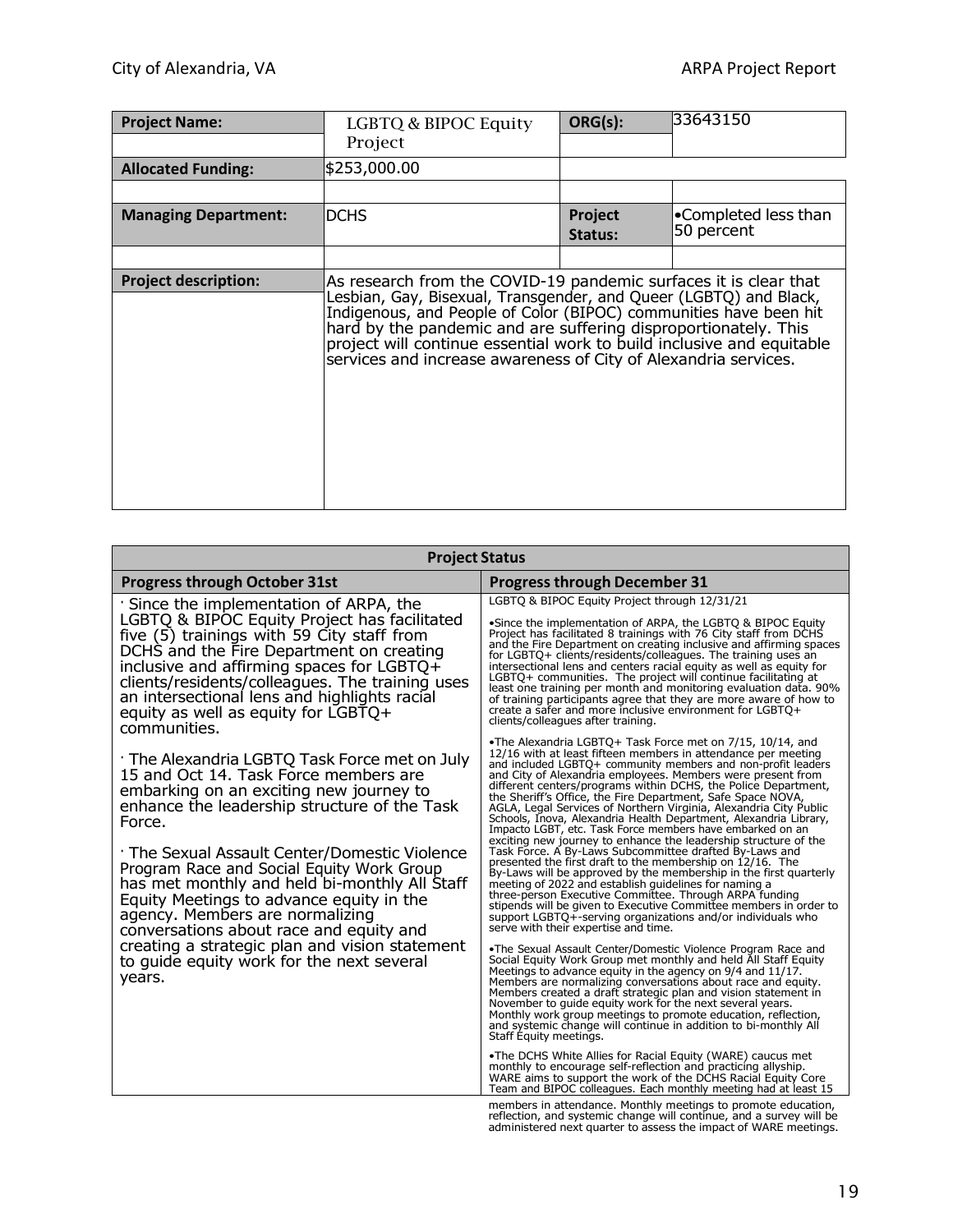| <b>Project Name:</b>        | Out of School Time                                                                                                                                                                                                                                                                                                                                                                                                                                                                                                                                                                                                                                                                                                                                                                                             | ORG(s):            | 33803106                                  |
|-----------------------------|----------------------------------------------------------------------------------------------------------------------------------------------------------------------------------------------------------------------------------------------------------------------------------------------------------------------------------------------------------------------------------------------------------------------------------------------------------------------------------------------------------------------------------------------------------------------------------------------------------------------------------------------------------------------------------------------------------------------------------------------------------------------------------------------------------------|--------------------|-------------------------------------------|
|                             | Program (OSTP) Enhanced                                                                                                                                                                                                                                                                                                                                                                                                                                                                                                                                                                                                                                                                                                                                                                                        |                    |                                           |
|                             | Enrichment Programming                                                                                                                                                                                                                                                                                                                                                                                                                                                                                                                                                                                                                                                                                                                                                                                         |                    |                                           |
|                             | and Financial Assistance                                                                                                                                                                                                                                                                                                                                                                                                                                                                                                                                                                                                                                                                                                                                                                                       |                    |                                           |
|                             | Opportunities                                                                                                                                                                                                                                                                                                                                                                                                                                                                                                                                                                                                                                                                                                                                                                                                  |                    |                                           |
| <b>Allocated Funding:</b>   | \$620,000.00                                                                                                                                                                                                                                                                                                                                                                                                                                                                                                                                                                                                                                                                                                                                                                                                   |                    |                                           |
|                             |                                                                                                                                                                                                                                                                                                                                                                                                                                                                                                                                                                                                                                                                                                                                                                                                                |                    |                                           |
| <b>Managing Department:</b> | <b>RPCA</b>                                                                                                                                                                                                                                                                                                                                                                                                                                                                                                                                                                                                                                                                                                                                                                                                    | Project<br>Status: | $\cdot$ Completed less than<br>50 percent |
|                             |                                                                                                                                                                                                                                                                                                                                                                                                                                                                                                                                                                                                                                                                                                                                                                                                                |                    |                                           |
| <b>Project description:</b> | After more than a year of virtual schooling due to Covid-19, this<br>funding is intended to support enhanced enrichment opportunities<br>for children in RPCA subsidized Out of School Time Program (OSTP)<br>after school and summer programs to employ vendors or teachers for<br>project-based and social/emotional learning programs. These<br>enrichments will assist with learning loss and will increase academic<br>and social supports to vulnerable children in addition to traditional<br>recreational activities that maintain physical and mental health and<br>wellness. The programs will be held at five locations across the City<br>in FY2022 and FY2023. Children considered most vulnerable will be<br>provided with financial assistance funds to attend OSTP programs<br>free of charge. |                    |                                           |

| <b>Project Status</b>                                                                                                                                                                                                                                                                                                                                                                               |                                                                                                                                                                                                                                                                                                                                                                                                                                                                                                                                                                                                                                                                                                                                                                                                                                                                            |  |
|-----------------------------------------------------------------------------------------------------------------------------------------------------------------------------------------------------------------------------------------------------------------------------------------------------------------------------------------------------------------------------------------------------|----------------------------------------------------------------------------------------------------------------------------------------------------------------------------------------------------------------------------------------------------------------------------------------------------------------------------------------------------------------------------------------------------------------------------------------------------------------------------------------------------------------------------------------------------------------------------------------------------------------------------------------------------------------------------------------------------------------------------------------------------------------------------------------------------------------------------------------------------------------------------|--|
| <b>Progress through October 31st</b>                                                                                                                                                                                                                                                                                                                                                                | <b>Progress through December 31</b>                                                                                                                                                                                                                                                                                                                                                                                                                                                                                                                                                                                                                                                                                                                                                                                                                                        |  |
| Enrichment session 1 is occurring at five<br>recreation OSTP locations. Contractors are<br>providing classes to children in chess,<br>performing arts, visual arts, and science. Over<br>400 children are receiving this opportunity to<br>increase learning through project-based<br>activities in response to the learning loss<br>many experienced during the pandemic and<br>virtual schooling. | The first 8 week session of the OSTP<br>Enrichment Programming was completed on<br>December 17.449 youth were involved at 5<br>centers for a total of 80 hours of enrichment<br>programming providing project-based learning<br>enhancements. John Adams Center had younger<br>groups in art instruction from Young<br>Rembrandts and older group in fitness with PK<br>Move; Mount Vernon Center had performing<br>arts from Art Box; Charles Houston Center had<br>fitness activities from PK Move; Leonard<br>Armstrong Center participants learned chess<br>with Silver Knights; and, William Ramsay<br>Center younger children did science with<br>Science Seed and older children did acting with<br>CARE Actor. The second session of classes<br>started on December 6 using the same<br>contractors but moving them to a different<br>center for the next session. |  |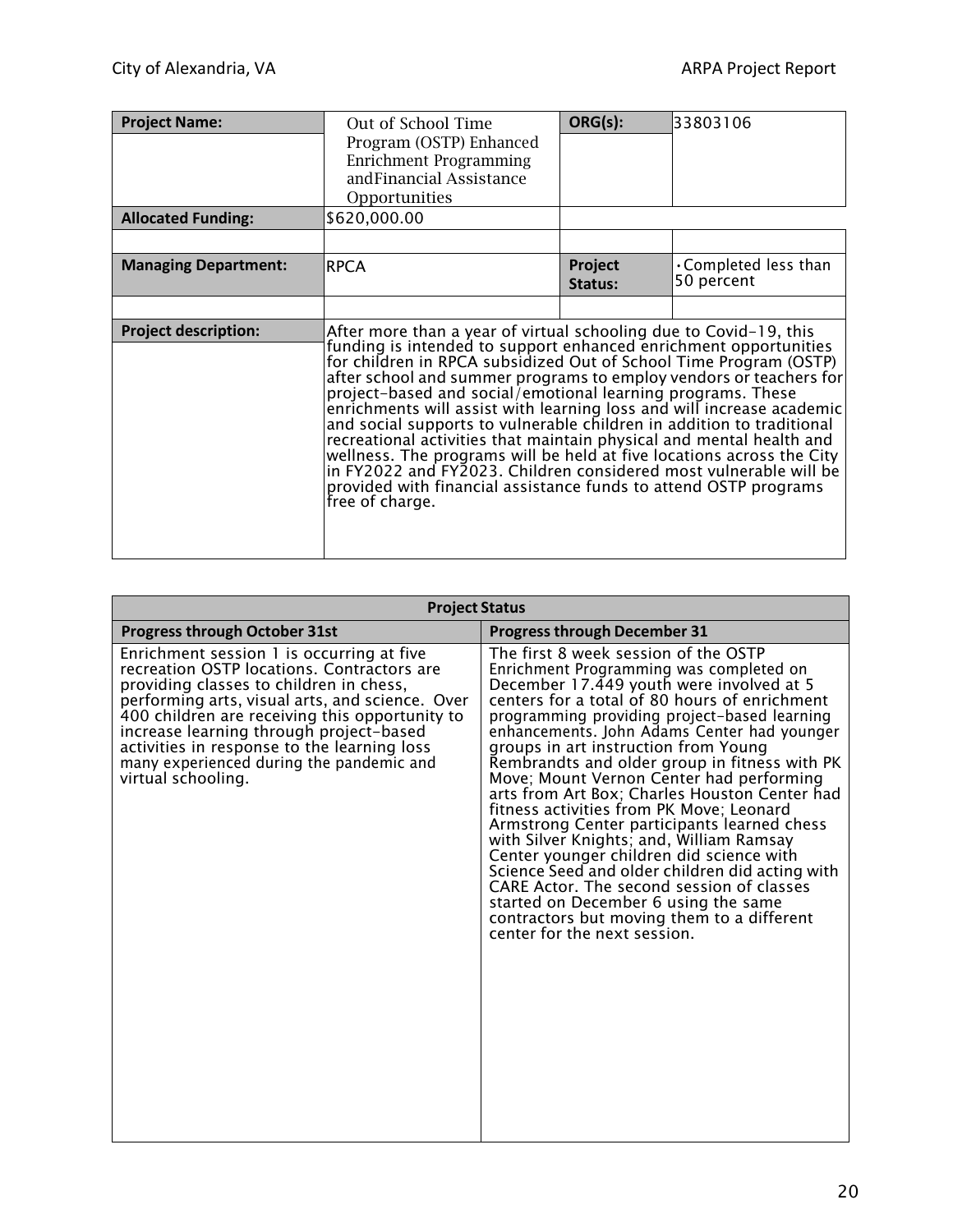| <b>Project Name:</b>        | The Unified Early<br>Childhood Workforce<br>Stabilization Initiative                                                                                                                                                                                                                    | ORG(s):            | 33643148                           |
|-----------------------------|-----------------------------------------------------------------------------------------------------------------------------------------------------------------------------------------------------------------------------------------------------------------------------------------|--------------------|------------------------------------|
| <b>Allocated Funding:</b>   | \$2,830,000.00                                                                                                                                                                                                                                                                          |                    |                                    |
|                             |                                                                                                                                                                                                                                                                                         |                    |                                    |
| <b>Managing Department:</b> | <b>DCHS</b>                                                                                                                                                                                                                                                                             | Project<br>Status: | •Completed less than<br>50 percent |
|                             |                                                                                                                                                                                                                                                                                         |                    |                                    |
| <b>Project description:</b> | The Unified Early Childhood Workforce Stabilization Initiative will<br>support hundreds of childcare providers and early childhood<br>educators, provide a safe and healthy learning environment for<br>thousands of children, and help parents, especially women, get back<br>to work. |                    |                                    |

| <b>Project Status</b>                                                                                                                                                                                                                                                                                                                                                                                                                                                                                                                                                                                                                                                                                                                                                                                                                                                                                                                                                                                                                                                                                                                                                                                                                                                                                                                                                                                                                                                                                                                                                                                                                                                                                                                                                                                                                                                                                                                                                                                                                                                                                                                                                                                                                                                                                                                                                                                                                                                                                                               |                                                                                                                                                                                                                                                      |  |
|-------------------------------------------------------------------------------------------------------------------------------------------------------------------------------------------------------------------------------------------------------------------------------------------------------------------------------------------------------------------------------------------------------------------------------------------------------------------------------------------------------------------------------------------------------------------------------------------------------------------------------------------------------------------------------------------------------------------------------------------------------------------------------------------------------------------------------------------------------------------------------------------------------------------------------------------------------------------------------------------------------------------------------------------------------------------------------------------------------------------------------------------------------------------------------------------------------------------------------------------------------------------------------------------------------------------------------------------------------------------------------------------------------------------------------------------------------------------------------------------------------------------------------------------------------------------------------------------------------------------------------------------------------------------------------------------------------------------------------------------------------------------------------------------------------------------------------------------------------------------------------------------------------------------------------------------------------------------------------------------------------------------------------------------------------------------------------------------------------------------------------------------------------------------------------------------------------------------------------------------------------------------------------------------------------------------------------------------------------------------------------------------------------------------------------------------------------------------------------------------------------------------------------------|------------------------------------------------------------------------------------------------------------------------------------------------------------------------------------------------------------------------------------------------------|--|
| <b>Progress through October 31st</b>                                                                                                                                                                                                                                                                                                                                                                                                                                                                                                                                                                                                                                                                                                                                                                                                                                                                                                                                                                                                                                                                                                                                                                                                                                                                                                                                                                                                                                                                                                                                                                                                                                                                                                                                                                                                                                                                                                                                                                                                                                                                                                                                                                                                                                                                                                                                                                                                                                                                                                | <b>Progress through December 31</b>                                                                                                                                                                                                                  |  |
| DCHS convened a collaborative meeting with the VDOE Director<br>for Early Childhood Access and Enrollment that resulted in an<br>aligned plan for communications, timelines and application process<br>to reduce the application burden on providers create the greatest<br>assurance of reaching all providers.<br>DCHS convened meetings with ACT for Alexandria and is process<br>of the development of a memorandum of agreement (MOA) for<br>them to serve as an intermediary for the provider sustainability<br>funds. The next planning meeting will be held October 26th. And a<br>draft of the MOA was completed, with the final MOA to be<br>completed the week of November 15, 2021. The scope of work will<br>include, but is not limited to, developing the formula for award<br>amounts, designing and reviewing sub grant applications, providing<br>support in estimating current operating expenses, distributing sub<br>grant funds, and monitoring the use of sub grant funds.<br>An RFP process to conduct the child care landscape study yielded<br>applications from two vendors and a selection of vendor was made<br>by the Kid's First Years Steering Committee, with the vendor<br>beginning work in December 2021. The study will target the<br>following sets of Analysis: Demographic (Under 5 population, Race<br>distribution, Languages spoken and Birthrates); Risk Analyses<br>(poverty rates, Maternal risk factors, Health factors at birth, and<br>Educational achievement) Finally, the study will examine Service<br>Capacity (preschool capacity, Home visiting support, Health care,<br>Play areas and funding availability). One of the biggest questions<br>will center around how the pandemic has impacted various child<br>care stability trends. Once the data is collected and analyzed, we<br>anticipate holding a series of meetings with key early childhood<br>leaders in the City in January 2022 to identify any additional<br>analyses that would help inform service decisions.<br>On October 28 and 29th two ARPA Stabilization Grant<br>Information Sessions will be held for all providers. In early<br>November, providers will receive a letter from the VDOE notifying<br>them that they are eligible for the grant program and will receive<br>some basic information about how to apply. The State will open<br>their application on November 1st for 30 days. By November 19th,<br>2021 we will finalize the formula for making awards to Alexandria<br>Providers. | Secured vendor for the Early Childhood<br>Landscape Analysis.<br>Completed Agreements with ACT For<br>Alexandria to serve as a grant sub-recipient<br>for the landscape analysis, child care website<br>development project and the provider grants. |  |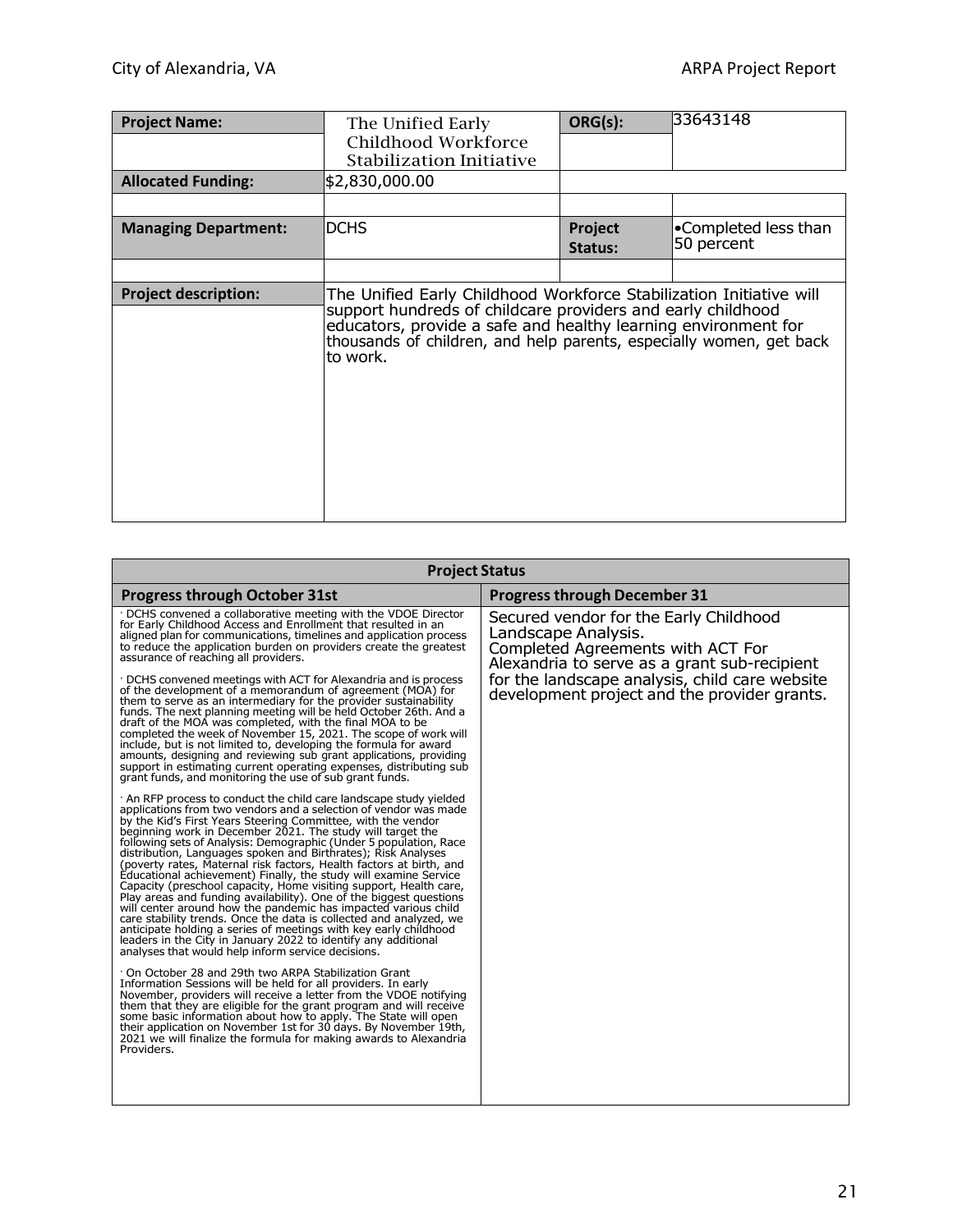| <b>Project Name:</b>        | Broadband Strategist and<br><b>Policy Analyst</b>                                                                                                                                                                                                                                                    | ORG(s):            | 33213159                                  |
|-----------------------------|------------------------------------------------------------------------------------------------------------------------------------------------------------------------------------------------------------------------------------------------------------------------------------------------------|--------------------|-------------------------------------------|
| <b>Allocated Funding:</b>   | \$300,000.00                                                                                                                                                                                                                                                                                         |                    |                                           |
|                             |                                                                                                                                                                                                                                                                                                      |                    |                                           |
| <b>Managing Department:</b> | <b>ITS</b>                                                                                                                                                                                                                                                                                           | Project<br>Status: | $\cdot$ Completed less than<br>50 percent |
|                             |                                                                                                                                                                                                                                                                                                      |                    |                                           |
| <b>Project description:</b> | The City is constructing a municipal fiber network and plans to<br>create a digital ecosystem that will create vast opportunities to<br>benefit both the City government and community. This position will<br>be focused on community outreach and assist in addressing equitable<br>digital access. |                    |                                           |

| <b>Project Status</b>                            |                                                                                                                                                                                                                     |  |
|--------------------------------------------------|---------------------------------------------------------------------------------------------------------------------------------------------------------------------------------------------------------------------|--|
| Progress through October 31st                    | <b>Progress through December 31</b>                                                                                                                                                                                 |  |
| Working with HR to complete job<br>announcement. | Currently working on the position description.<br>Timelines are very loose. Everything will<br>depend on how fast things get moved through<br>HR once the position description is complete<br>and ready for review. |  |
|                                                  |                                                                                                                                                                                                                     |  |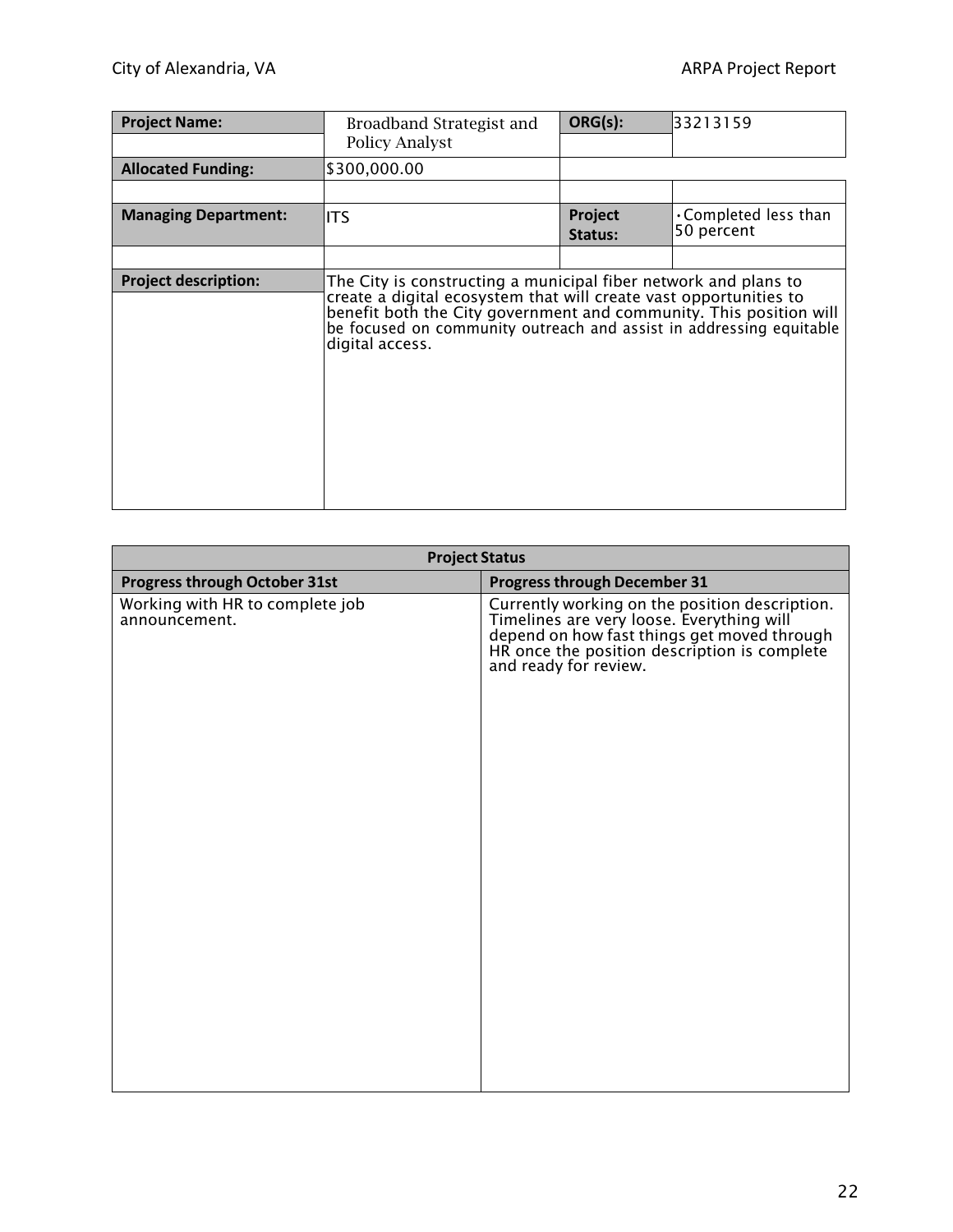| <b>Project Name:</b>        | Flash Flooding spot<br>improvements                                                                                                                                                                                                                                                                                   | ORG(s):            | Pending       |
|-----------------------------|-----------------------------------------------------------------------------------------------------------------------------------------------------------------------------------------------------------------------------------------------------------------------------------------------------------------------|--------------------|---------------|
| <b>Allocated Funding:</b>   | \$1,900,000.00                                                                                                                                                                                                                                                                                                        |                    |               |
|                             |                                                                                                                                                                                                                                                                                                                       |                    |               |
| <b>Managing Department:</b> | <b>TES</b>                                                                                                                                                                                                                                                                                                            | Project<br>Status: | . Not Started |
|                             |                                                                                                                                                                                                                                                                                                                       |                    |               |
| <b>Project description:</b> | Funding for four spot improvement projects (locations to be<br>determined, but would either offset or allow some acceleration of<br>prioritized projects). Projects would include detention, pipes and<br>other drainage improvements that make neighborhoods more<br>resilient to climate change and flash flooding. |                    |               |

| <b>Project Status</b>                                                                                                                                                                                                                                                                                                                                               |                                                                                                                                                                                                                                                                                                                                                                                                                                                                                                                                                                                                                                                                                                                                              |  |
|---------------------------------------------------------------------------------------------------------------------------------------------------------------------------------------------------------------------------------------------------------------------------------------------------------------------------------------------------------------------|----------------------------------------------------------------------------------------------------------------------------------------------------------------------------------------------------------------------------------------------------------------------------------------------------------------------------------------------------------------------------------------------------------------------------------------------------------------------------------------------------------------------------------------------------------------------------------------------------------------------------------------------------------------------------------------------------------------------------------------------|--|
| <b>Progress through October 31st</b>                                                                                                                                                                                                                                                                                                                                | <b>Progress through December 31</b>                                                                                                                                                                                                                                                                                                                                                                                                                                                                                                                                                                                                                                                                                                          |  |
| Staff is working with the consultant on the<br>final cost estimate for design and internally<br>finalizing the schedule of the Hume Ave<br>Bypass. By January, the City will be<br>implementing the community engagement plan<br>and will have started design. For the Mt.<br>Vernon Cul-de-sac improvement, staff is<br>finalizing the cost estimate and schedule. | 1. Hume Ave Bypass: DPI and TES staff are<br>working with our consultant have completed<br>initial investigations for the neighborhood.<br>Initial cost estimates have been revised. A<br>draft task order is close to completion to<br>provide to the consultant to initiate design<br>work on the project and a kickoff meeting will<br>be held following the notice to proceed.<br>Design and construction will be funded.<br>2. Mt. Vernon Cul-de-sac Drainage: design is<br>being funded by the City CIP and are currently<br>working on the 90% design phase. Following<br>completion of plan design, and RFQU for<br>construction will be developed.<br>The scope has changed from four projects to<br>the two projects listed above. |  |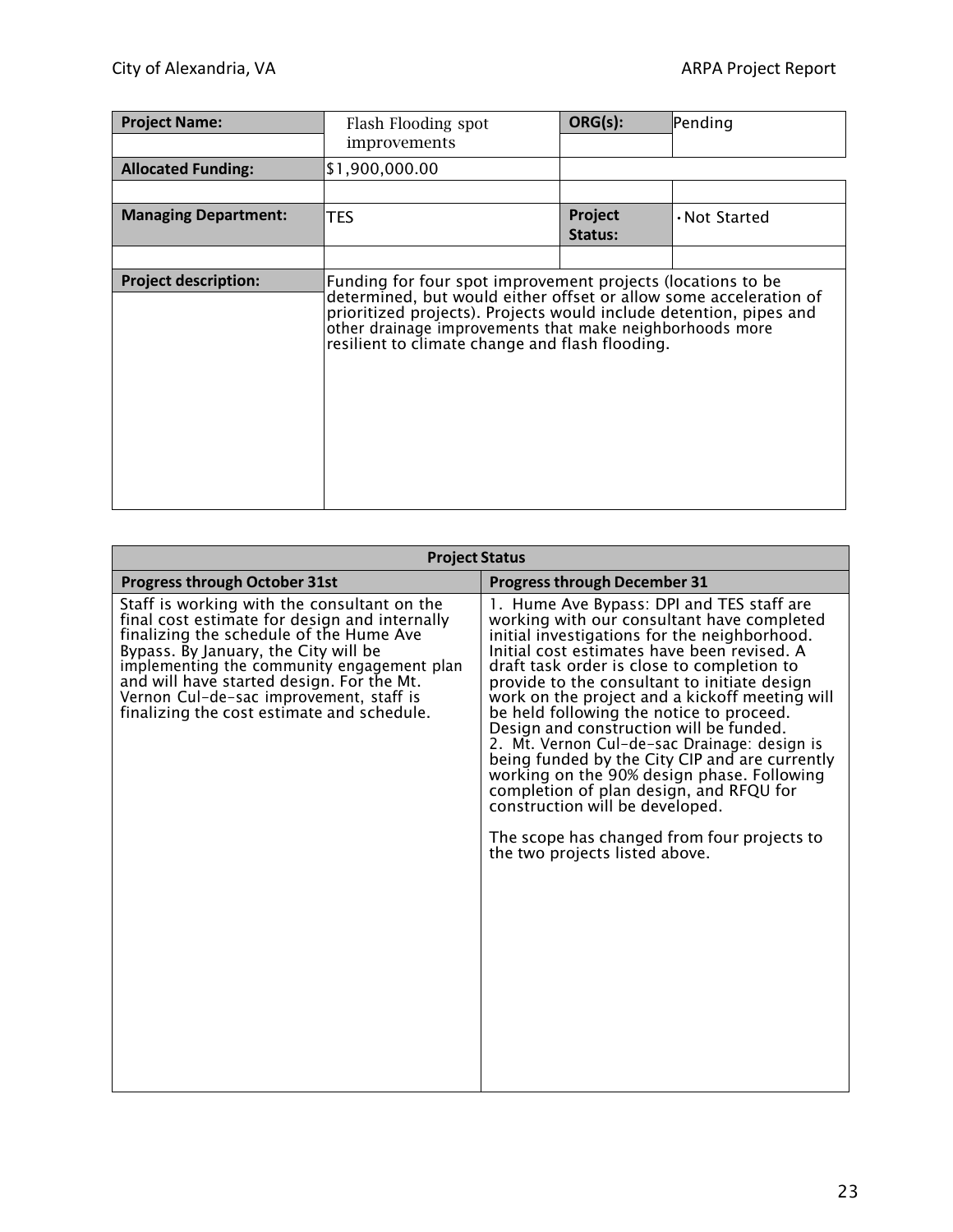| <b>Project Name:</b>        | Stormwater State of Good<br>Repair & Resiliency                                                                                                                                                                                                                                                                                                                                                                                                                                                                                                                                                                                                                                                                                                                                                     | ORG(s):            | 33413142      |
|-----------------------------|-----------------------------------------------------------------------------------------------------------------------------------------------------------------------------------------------------------------------------------------------------------------------------------------------------------------------------------------------------------------------------------------------------------------------------------------------------------------------------------------------------------------------------------------------------------------------------------------------------------------------------------------------------------------------------------------------------------------------------------------------------------------------------------------------------|--------------------|---------------|
| <b>Allocated Funding:</b>   | \$3,852,000.00                                                                                                                                                                                                                                                                                                                                                                                                                                                                                                                                                                                                                                                                                                                                                                                      |                    |               |
|                             |                                                                                                                                                                                                                                                                                                                                                                                                                                                                                                                                                                                                                                                                                                                                                                                                     |                    |               |
| <b>Managing Department:</b> | <b>TES</b>                                                                                                                                                                                                                                                                                                                                                                                                                                                                                                                                                                                                                                                                                                                                                                                          | Project<br>Status: | . Not Started |
|                             |                                                                                                                                                                                                                                                                                                                                                                                                                                                                                                                                                                                                                                                                                                                                                                                                     |                    |               |
| <b>Project description:</b> | One-time state of good repair and structural resiliency<br>improvements to the Hooffs Run Culvert, including additional heavy<br>cleaning. Needed capital facility maintenance to the Hooffs Run<br>culvert (as identified in city inspection reports) include a one-time<br>need of \$1.5 million, plus \$400,000 for additional<br>recently-diagnosed capital maintenance needs. Heavy cleaning of the<br>culvert is also proposed for the section between Timber Branch<br>Parkway and East Maple Street (estimate of \$1.2 million), to be<br>preceded by robotic inspection for \$110,000. Future heavy cleaning<br>of the entire culvert (on a five-year interval) is programmed in the<br>City's 10-year CIP. Post inspection and 10% contingency account for<br>the remaining funding need. |                    |               |

| <b>Project Status</b>                                                                                                                                                                                                                                                                                                                                                                                                                  |                                                                                                                                      |  |  |
|----------------------------------------------------------------------------------------------------------------------------------------------------------------------------------------------------------------------------------------------------------------------------------------------------------------------------------------------------------------------------------------------------------------------------------------|--------------------------------------------------------------------------------------------------------------------------------------|--|--|
| Progress through October 31st                                                                                                                                                                                                                                                                                                                                                                                                          | <b>Progress through December 31</b>                                                                                                  |  |  |
| As of October 31, 2021, the lower and upper<br>sections of Hooff's Run have been inspected<br>with CCTV. Discussions with RPCA on access<br>to the Greenway Park are being finalized to<br>allow access. T&ES is also awaiting updated<br>pricing from the contractor for access doors<br>and a retaining wall. It is anticipated that the<br>Purchase Order will be established by the end<br>of the year for the next phase of work. | Staff is working on the scope to create a task<br>order for the on call consultant and the sub<br>contractor to work on the project. |  |  |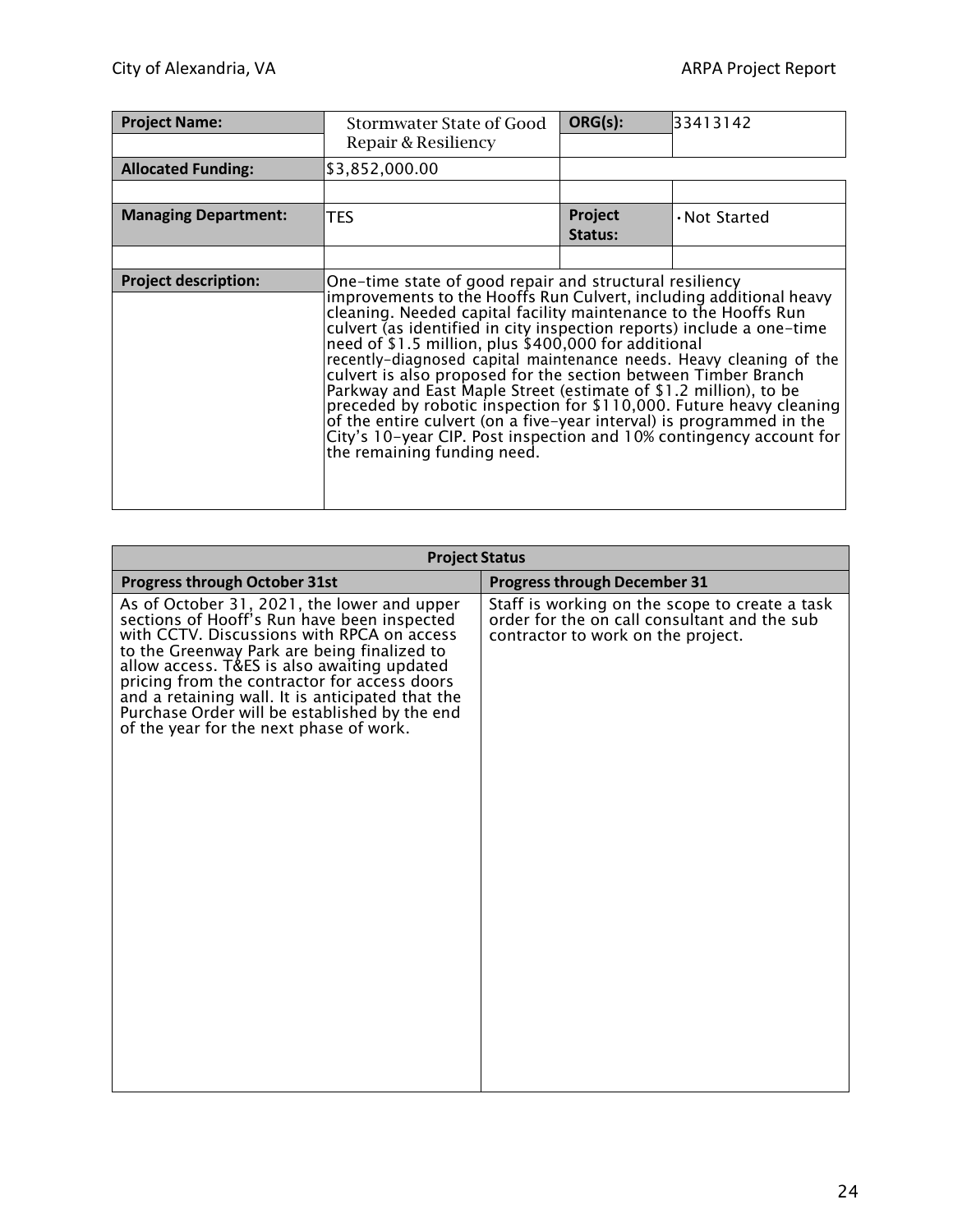| <b>Project Name:</b>        | <b>Eviction Prevention</b><br>Program                                                                                                                             | ORG(s):            | Multiple                                  |
|-----------------------------|-------------------------------------------------------------------------------------------------------------------------------------------------------------------|--------------------|-------------------------------------------|
| <b>Allocated Funding:</b>   | \$200,000.00                                                                                                                                                      |                    |                                           |
|                             |                                                                                                                                                                   |                    |                                           |
| <b>Managing Department:</b> | <b>DCHS</b>                                                                                                                                                       | Project<br>Status: | $\cdot$ Completed less than<br>50 percent |
|                             |                                                                                                                                                                   |                    |                                           |
| <b>Project description:</b> | Hiring a second housing justice attorney through Legal Services of<br>Northern Virginia and to support ongoing eviction prevention data<br>analysis and planning. |                    |                                           |

| <b>Project Status</b>                                                                                                                                                                                                                                                                                                                                                                                                                                                                                                                                                                                                           |                                                                                                                                                |  |  |
|---------------------------------------------------------------------------------------------------------------------------------------------------------------------------------------------------------------------------------------------------------------------------------------------------------------------------------------------------------------------------------------------------------------------------------------------------------------------------------------------------------------------------------------------------------------------------------------------------------------------------------|------------------------------------------------------------------------------------------------------------------------------------------------|--|--|
| <b>Progress through October 31st</b>                                                                                                                                                                                                                                                                                                                                                                                                                                                                                                                                                                                            | <b>Progress through December 31</b>                                                                                                            |  |  |
| Pursuant to City Council's approval for<br>additional legal services staffing to increase<br>its capacity to provide individual client<br>representation to safeguard the rights of City<br>of residents facing eviction. The individual<br>legal representation shall be provided to<br>qualifying families and individuals residing<br>within the geographical City limits of<br>Alexandria, Virginia. DCHS and LSNV have<br>both signed a subaward agreement, which<br>includes the responsibilities of each party<br>such as reporting. LSNV has posted the<br>position and is in the process of identifying<br>candidates. | Attorney was hired on $1/3/22$ . Her name is<br>Jeannine Gomez, she is fluent in Spanish and<br>French. She will be working Full Time at LSNV. |  |  |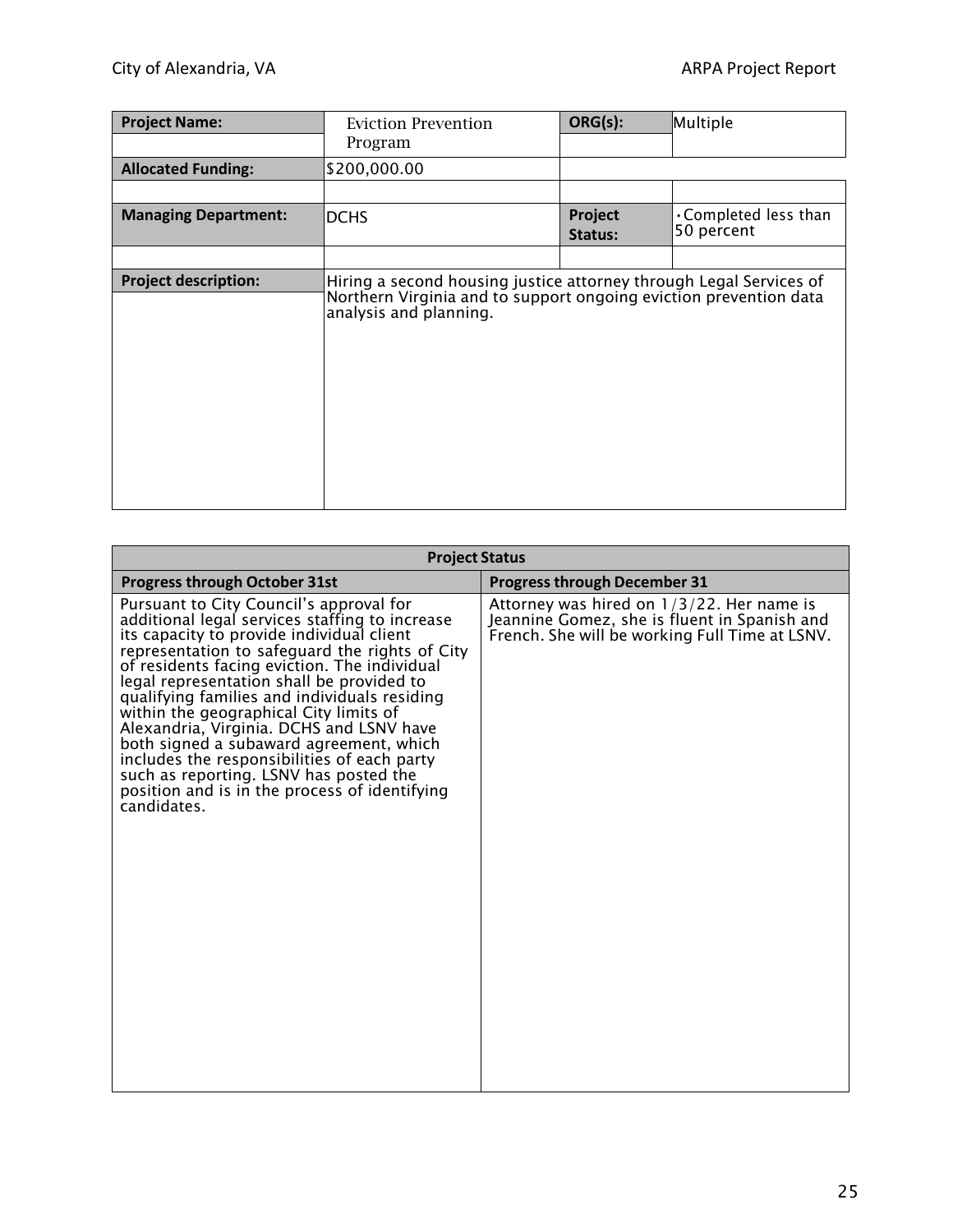| <b>Project Name:</b>        | <b>General COVID</b>                                                                                                                                                                                                                                                                                 | ORG(s):            | Multiple        |
|-----------------------------|------------------------------------------------------------------------------------------------------------------------------------------------------------------------------------------------------------------------------------------------------------------------------------------------------|--------------------|-----------------|
|                             |                                                                                                                                                                                                                                                                                                      |                    |                 |
| <b>Allocated Funding:</b>   | \$2,000,916.50                                                                                                                                                                                                                                                                                       |                    |                 |
|                             |                                                                                                                                                                                                                                                                                                      |                    |                 |
| <b>Managing Department:</b> | Multiple Depts.                                                                                                                                                                                                                                                                                      | Project<br>Status: | Multiple status |
|                             |                                                                                                                                                                                                                                                                                                      |                    |                 |
| <b>Project description:</b> | These funds are intended to cover on-going personal protective<br>equipment (PPE) needs, technology resources to allow for future<br>hybrid meetings, enhanced cleaning supplies and air filtration at City<br>facilities, and administrative costs for federal funding management<br>and oversight. |                    |                 |

| <b>Progress through December 31</b> |
|-------------------------------------|
|                                     |
|                                     |
|                                     |
|                                     |
|                                     |
|                                     |
|                                     |
|                                     |
|                                     |
|                                     |
|                                     |
|                                     |
|                                     |
|                                     |
|                                     |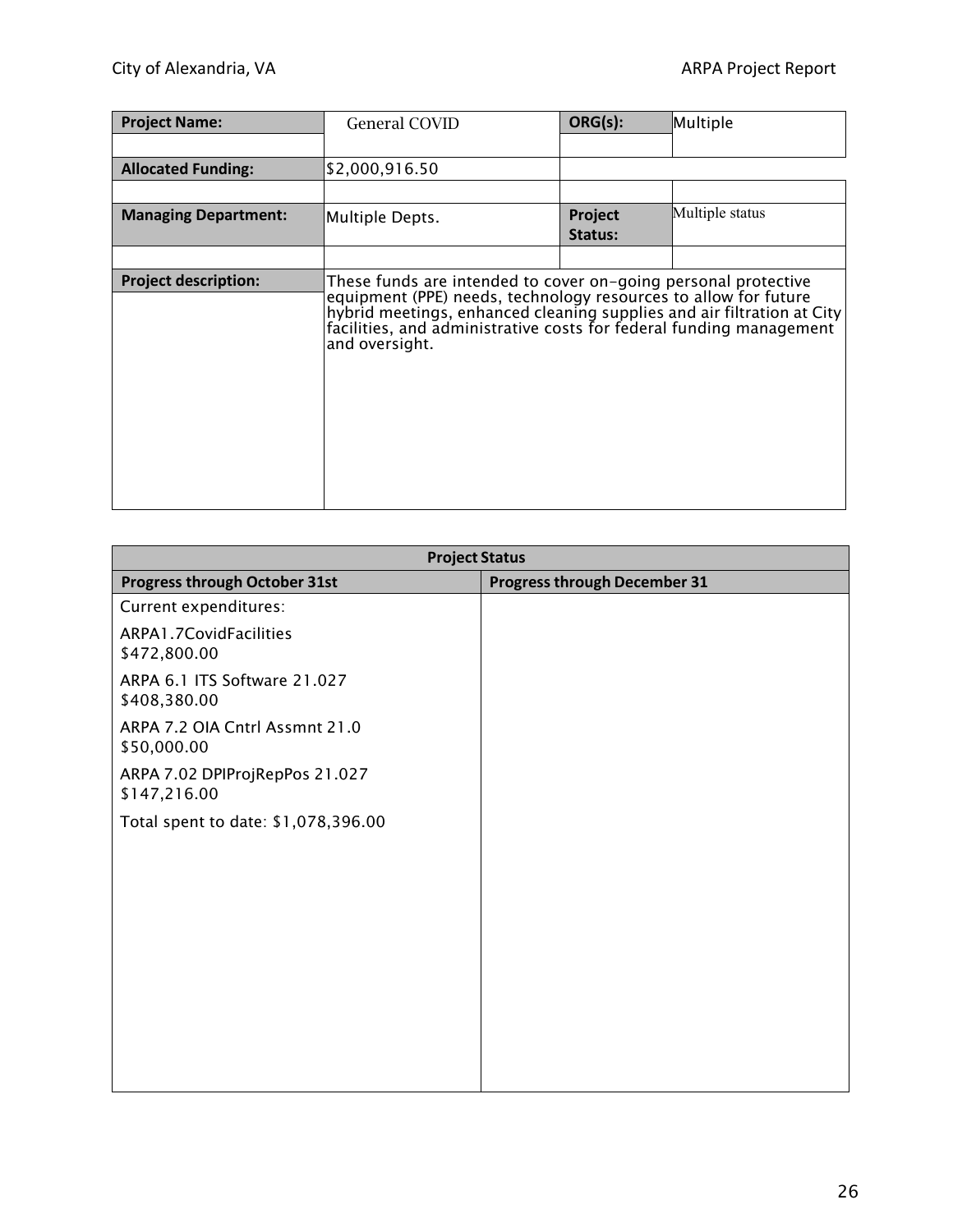| <b>Project Name:</b>        | Food insecurity/Bridge<br>Funding $#1$                                                                                                                                                                                                                                                                                                                                                                          | ORG(s):            | 33643076  |
|-----------------------------|-----------------------------------------------------------------------------------------------------------------------------------------------------------------------------------------------------------------------------------------------------------------------------------------------------------------------------------------------------------------------------------------------------------------|--------------------|-----------|
| <b>Allocated Funding:</b>   | \$1,000,000.00                                                                                                                                                                                                                                                                                                                                                                                                  |                    |           |
|                             |                                                                                                                                                                                                                                                                                                                                                                                                                 |                    |           |
| <b>Managing Department:</b> | <b>DCHS</b>                                                                                                                                                                                                                                                                                                                                                                                                     | Project<br>Status: | Completed |
|                             |                                                                                                                                                                                                                                                                                                                                                                                                                 |                    |           |
| <b>Project description:</b> | Respond to the continuing food insecurity and basic needs of<br>residents, particularly those who do not qualify for existing federal<br>programs, nor the ARPA categorical funding. Funding is also being<br>used to ensure that all eligible individuals and landlords are enrolled<br>and accessing the rental assistance resources that are currently<br>available through navigation and outreach efforts. |                    |           |

| <b>Project Status</b>                                                                                                                                                                                                                        |                                     |  |  |
|----------------------------------------------------------------------------------------------------------------------------------------------------------------------------------------------------------------------------------------------|-------------------------------------|--|--|
| <b>Progress through October 31st</b>                                                                                                                                                                                                         | <b>Progress through December 31</b> |  |  |
| Funding was used to focus on food insecurity<br>and eviction prevention. More than 69,000<br>people received 587,336 meal equivalents.<br>Eviction prevention services and supports<br>were provided to 405 households, 1003<br>individuals. | Project allocation completed        |  |  |
|                                                                                                                                                                                                                                              |                                     |  |  |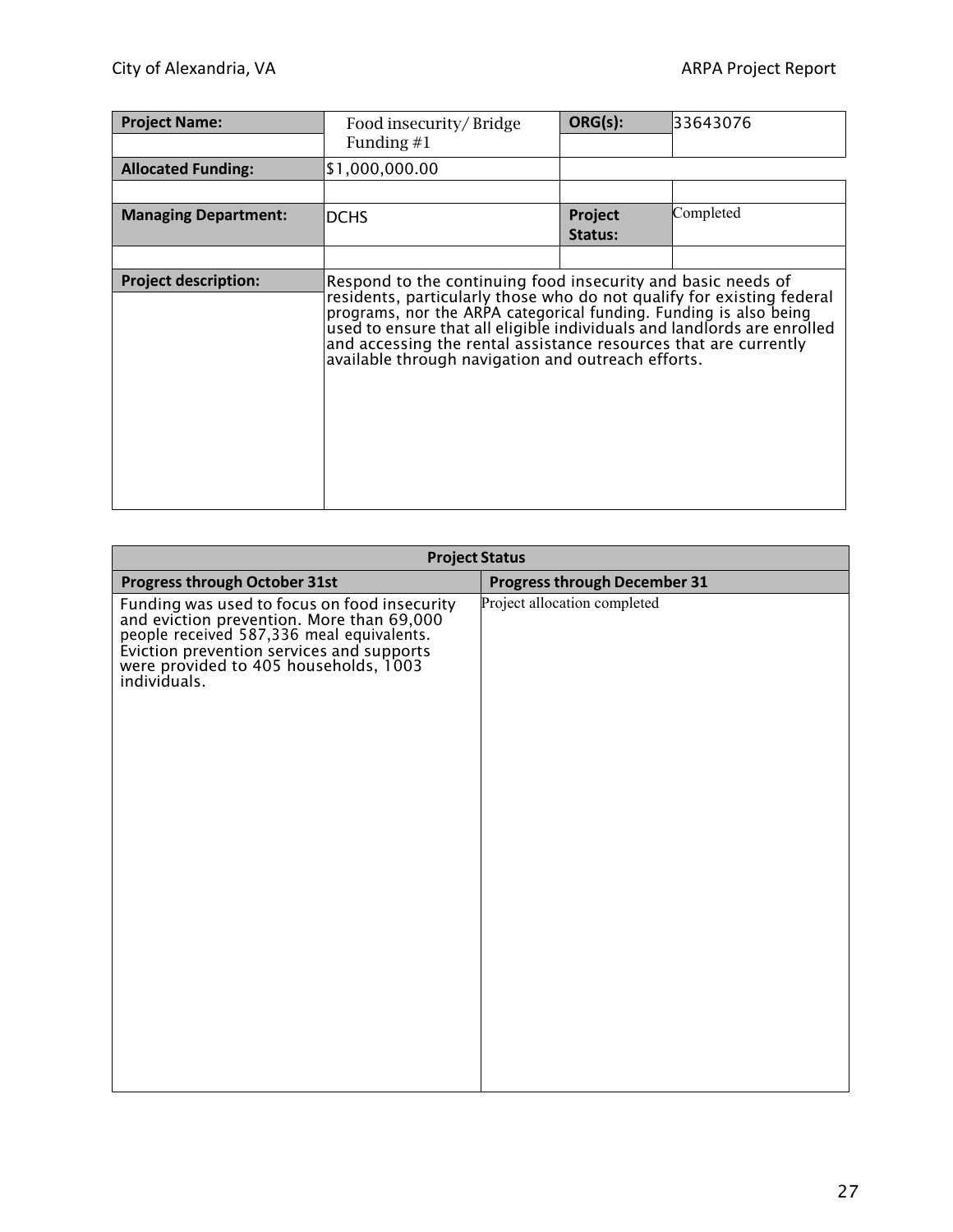| <b>Project Name:</b>        | Food insecurity/Bridge<br>Funding $#2$                                                                                                                                                                                                                                                                                                                                                                          | ORG(s):            | 33643077                      |
|-----------------------------|-----------------------------------------------------------------------------------------------------------------------------------------------------------------------------------------------------------------------------------------------------------------------------------------------------------------------------------------------------------------------------------------------------------------|--------------------|-------------------------------|
| <b>Allocated Funding:</b>   | \$450,000.00                                                                                                                                                                                                                                                                                                                                                                                                    |                    |                               |
|                             |                                                                                                                                                                                                                                                                                                                                                                                                                 |                    |                               |
| <b>Managing Department:</b> | <b>DCHS</b>                                                                                                                                                                                                                                                                                                                                                                                                     | Project<br>Status: | In progress, less than $50\%$ |
|                             |                                                                                                                                                                                                                                                                                                                                                                                                                 |                    |                               |
| <b>Project description:</b> | Respond to the continuing food insecurity and basic needs of<br>residents, particularly those who do not qualify for existing federal<br>programs, nor the ARPA categorical funding. Funding is also being<br>used to ensure that all eligible individuals and landlords are enrolled<br>and accessing the rental assistance resources that are currently<br>available through navigation and outreach efforts. |                    |                               |

| <b>Project Status</b>                                                                                                                                                                                                                                                                                                                                                             |                                                                                                                                                                                                                                                                                                                                                                                                                                                                                                                                                                                                                                                                                                                                                                                                                                                                                                                                                                                                                                                                                                                                                  |  |  |
|-----------------------------------------------------------------------------------------------------------------------------------------------------------------------------------------------------------------------------------------------------------------------------------------------------------------------------------------------------------------------------------|--------------------------------------------------------------------------------------------------------------------------------------------------------------------------------------------------------------------------------------------------------------------------------------------------------------------------------------------------------------------------------------------------------------------------------------------------------------------------------------------------------------------------------------------------------------------------------------------------------------------------------------------------------------------------------------------------------------------------------------------------------------------------------------------------------------------------------------------------------------------------------------------------------------------------------------------------------------------------------------------------------------------------------------------------------------------------------------------------------------------------------------------------|--|--|
| <b>Progress through October 31st</b>                                                                                                                                                                                                                                                                                                                                              | <b>Progress through December 31</b>                                                                                                                                                                                                                                                                                                                                                                                                                                                                                                                                                                                                                                                                                                                                                                                                                                                                                                                                                                                                                                                                                                              |  |  |
| Service Navigation support was provided by<br>ALIVE!, Ethiopian Community Development<br>Corporation, and Tenants and Workers to more<br>than 1,200 individuals.<br>Emergency Assistance was provided by St.<br>Vincent de Paul, Casa Chirilagua, Christ<br>Church Lazarus Ministries, and St. Paul's<br>Episcopal Church to 255 households to address<br>critical resource gaps. | One housing relocator will be hosted within OCS,<br>and supervised by LaNetta Hall. This position has<br>been posted onto the website and will close on<br>2/9/22. The other housing relocator will be hosted<br>within the Office of Housing, and they are in the<br>process of posting. Office of Housing HR has created<br>the position for Housing in Munis and we have a<br>position number at last (9141 - Community Services<br>Specialist II (Housing Relocator)) - OMB has also<br>signed off on the Request to Advertise Vacant<br>Position.<br>One Service Navigator has been hired, and will be<br>hosted at ALIVE, Inc. Her name is Erika Gaitan, and<br>she is bilingual in Spanish/English. The other Service<br>Navigator position, which will be hosted within OCS /<br>DCHS and supervised by Mesha Hall, has been<br>posted and closes on 2/2/22<br>One storage location representative was interviewed<br>and it was determined it was not a good fit, so we are<br>now meeting with two more.<br>The Legal Aid Justice Center has signed the<br>agreement. Next step is for them to recruit and hire a<br>housing attorney. |  |  |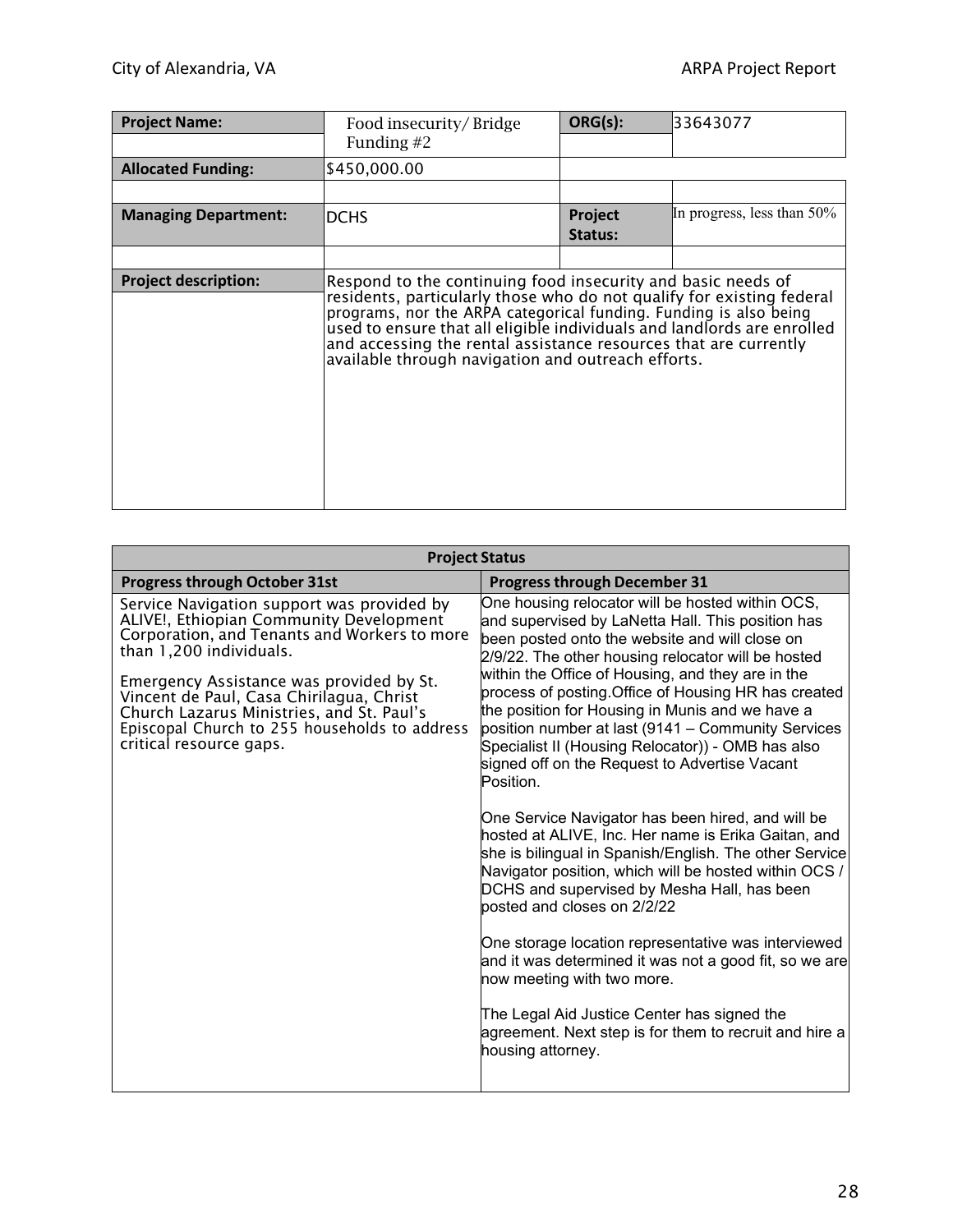| <b>Project Name:</b>        | Seed funding for North Old                                                                                                                                                                                                                                                                                                                                                                                                                                                                                                                                                                                                                                                                                                                                                                                                           | ORG(s):            | Pending       |
|-----------------------------|--------------------------------------------------------------------------------------------------------------------------------------------------------------------------------------------------------------------------------------------------------------------------------------------------------------------------------------------------------------------------------------------------------------------------------------------------------------------------------------------------------------------------------------------------------------------------------------------------------------------------------------------------------------------------------------------------------------------------------------------------------------------------------------------------------------------------------------|--------------------|---------------|
|                             | TownCommunity<br>Development<br>Authority                                                                                                                                                                                                                                                                                                                                                                                                                                                                                                                                                                                                                                                                                                                                                                                            |                    |               |
| <b>Allocated Funding:</b>   | \$500,000.00                                                                                                                                                                                                                                                                                                                                                                                                                                                                                                                                                                                                                                                                                                                                                                                                                         |                    |               |
|                             |                                                                                                                                                                                                                                                                                                                                                                                                                                                                                                                                                                                                                                                                                                                                                                                                                                      |                    |               |
| <b>Managing Department:</b> | <b>AEDP</b>                                                                                                                                                                                                                                                                                                                                                                                                                                                                                                                                                                                                                                                                                                                                                                                                                          | Project<br>Status: | • Not Started |
|                             |                                                                                                                                                                                                                                                                                                                                                                                                                                                                                                                                                                                                                                                                                                                                                                                                                                      |                    |               |
| <b>Project description:</b> | Seed funding would be used to build the legal entity (CDA) required<br>to take ownership of arts assets (commercial condominiums),<br>structure lease-to-own arrangements with the nonprofit arts<br>organizations, and finance the issuance of tax-exempt bonds to fund<br>the required tenant build-outs and improvements. This structure<br>solves the immediate problem- neither the arts organization nor the<br>developer have resources to complete the build out projects. It also<br>assures that these important spaces will not sit empty for years as<br>arts organizations recover from the pandemic. In the long term, this<br>structure also creates a path to ownership for the arts<br>organizations- while 30 years of subsidized rent assure longer-term<br>tenancy, ownership is even better and more permanent. |                    |               |

| <b>Project Status</b>                                                                                                                                                                                                                                                                                                                                                                                                        |                                                                                                |  |  |
|------------------------------------------------------------------------------------------------------------------------------------------------------------------------------------------------------------------------------------------------------------------------------------------------------------------------------------------------------------------------------------------------------------------------------|------------------------------------------------------------------------------------------------|--|--|
| <b>Progress through October 31st</b>                                                                                                                                                                                                                                                                                                                                                                                         | <b>Progress through December 31</b>                                                            |  |  |
| Negotiations and discussions are ongoing with<br>the developer/owner of the arts anchor spaces<br>and the arts anchors themselves to determine<br>how to utilize funding to facilitate tenant<br>improvements and get the users into the<br>spaces as soon as possible. The scope of work<br>and responsibilities for the project manager<br>have been finalized, to include proposals for<br>legal and financial expertise. | Scoping of project budget, to include pricing<br>of professional services required, continues. |  |  |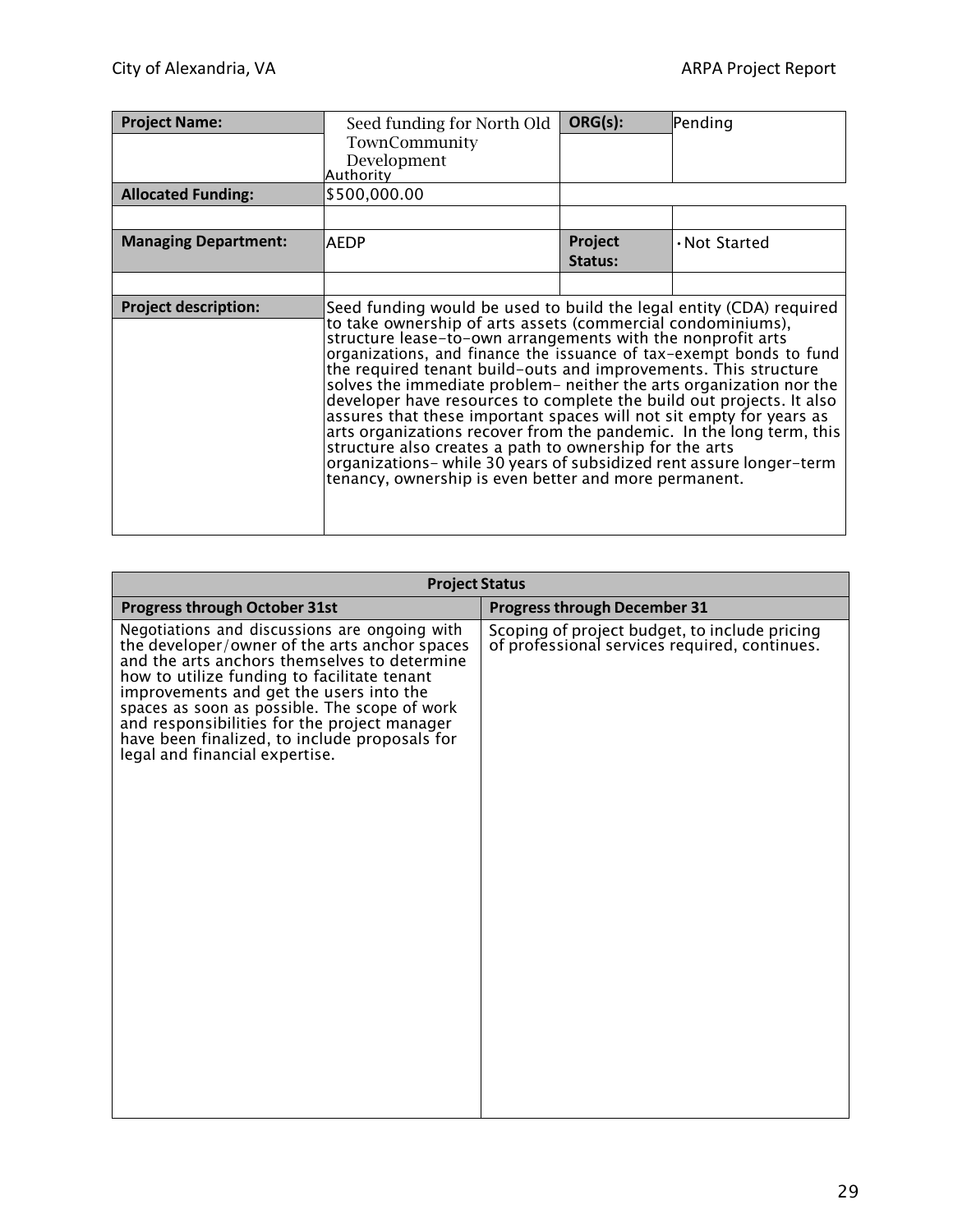| <b>Project Name:</b>        | Expanding Audiences,<br><b>Awareness &amp;Regional</b><br>Marketing                                                                                                                                     | ORG(s):            | Combined                                |
|-----------------------------|---------------------------------------------------------------------------------------------------------------------------------------------------------------------------------------------------------|--------------------|-----------------------------------------|
| <b>Allocated Funding:</b>   | \$500,000.00                                                                                                                                                                                            |                    |                                         |
|                             |                                                                                                                                                                                                         |                    |                                         |
| <b>Managing Department:</b> | Visit Alexandria                                                                                                                                                                                        | Project<br>Status: | $\cdot$ Completed 50<br>percent or more |
|                             |                                                                                                                                                                                                         |                    |                                         |
| <b>Project description:</b> | This direct investment in advertising is specifically designed to<br>accelerate small business recovery, to support visitors and<br>entrepreneurs of color, and grow regional visitation to Alexandria. |                    |                                         |

| <b>Project Status</b>                                                                                                                   |                                                                                                                                                                                                                                                                                            |  |  |
|-----------------------------------------------------------------------------------------------------------------------------------------|--------------------------------------------------------------------------------------------------------------------------------------------------------------------------------------------------------------------------------------------------------------------------------------------|--|--|
| Progress through October 31st                                                                                                           | <b>Progress through December 31</b>                                                                                                                                                                                                                                                        |  |  |
| Black travel advertising video and photography<br>complete. Ads developed and in market. Fall<br>media supplemental media buy complete. | The creative ad development for the Black<br>travel campaign of video and photography is<br>complete and in the field. Media placements<br>totaling \$372,627 both in the destination<br>(51%) and regional markets (49%) as part of<br>recovery ad campaigns were placed and have<br>run. |  |  |
|                                                                                                                                         |                                                                                                                                                                                                                                                                                            |  |  |